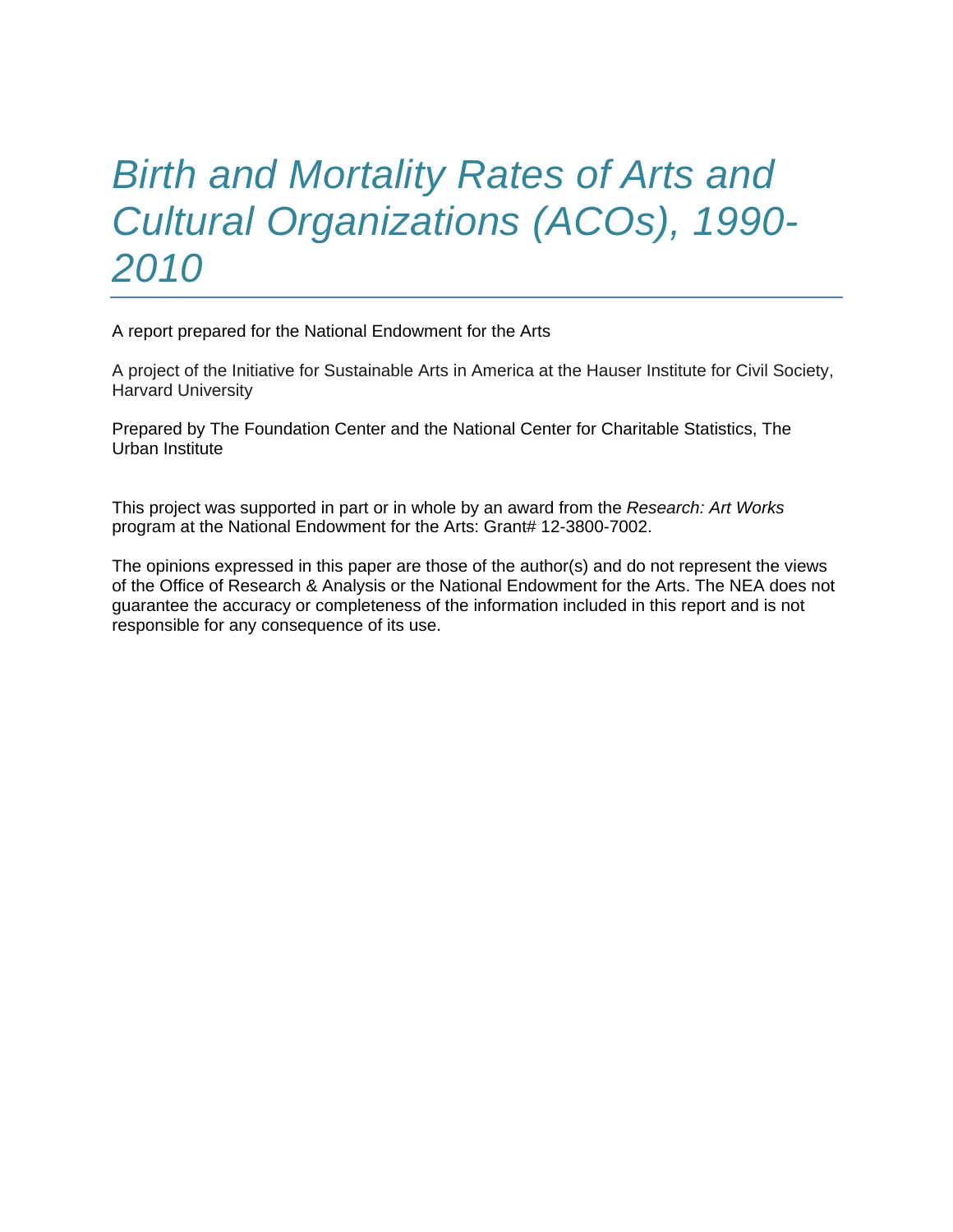© 2013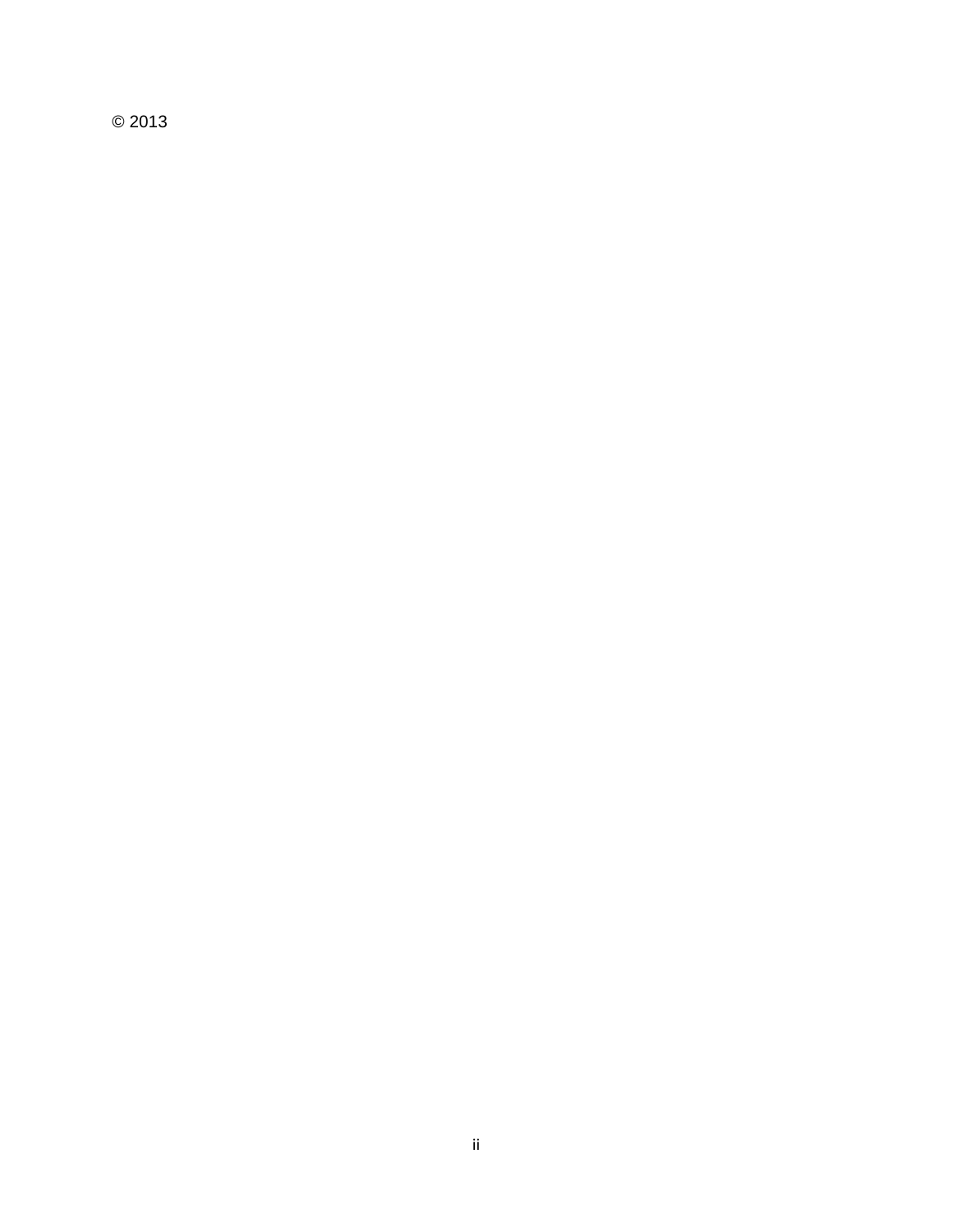# **Contents**

| Detailed Findings: Creation, Persistence, and Mortality of Arts and Cultural Organizations, |
|---------------------------------------------------------------------------------------------|
|                                                                                             |
|                                                                                             |
|                                                                                             |
|                                                                                             |
| Factors Affecting Survival or Failure of Arts and Cultural Organizations 15                 |
|                                                                                             |
|                                                                                             |
|                                                                                             |
|                                                                                             |
|                                                                                             |
|                                                                                             |
|                                                                                             |
|                                                                                             |
|                                                                                             |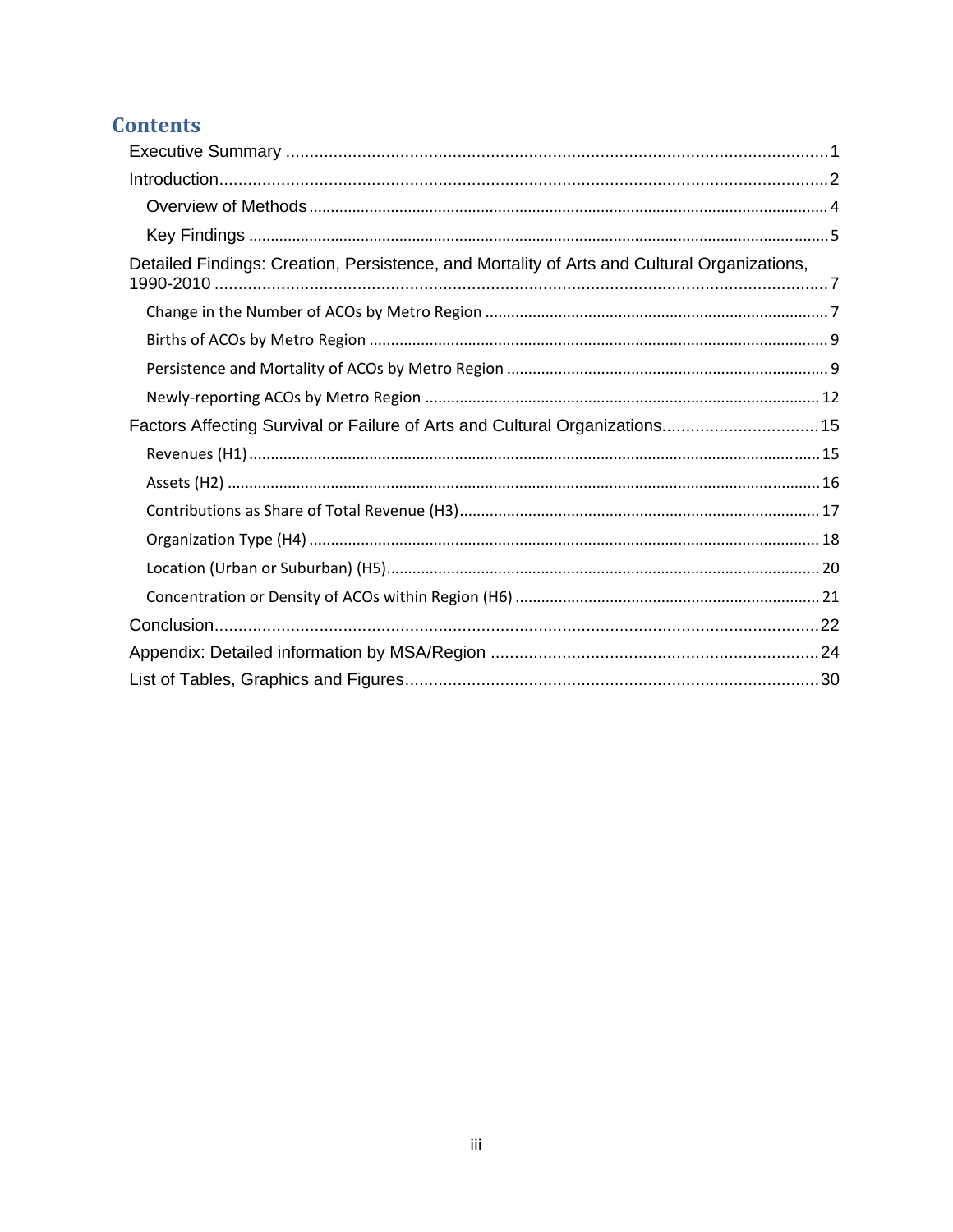## <span id="page-3-0"></span>**Executive Summary**

Nonprofit organizations devoted to arts and culture can be found in nearly every community in the United States. The most well-known of these organizations are long-lived and financially stable, but turnover has been substantial within the nonprofit sector overall. While some institutions are perceived as permanent fixtures in each landscape, there is considerable churn, as well.

This study focuses on key factors associated with the mortality and long-term survival of nonprofit arts and culture organizations (ACOs). The dominant factors associated with long-term survival relate to revenue and assets. This study represents the initial piece of a larger research effort, *The Initiative for Sustainable Arts in America.*

Drawing on National Center for Charitable Statistics data sets, based on IRS Form 990 data, this study includes comparative, statistical portraits of 20-year trends (1990-2010) in the numbers and types of nonprofit arts organizations present in 6 U.S. metropolitan areas: Atlanta, Boston, Chicago, Detroit/Ann Arbor, Miami, and the San Francisco Bay Area.

Across these regions, several patterns emerge from the data: while the majority of ACOs active in 1990 were also active in 2010, each area also saw a substantial number of new ACOs originating within this time period. In fact, in 2010, for every ACO that existed in 1990 and survived until 2010, approximately 2.6 new organizations had been created since that time, on average across the six regions. The study also uncovers interesting differences within the group of ACOs located in these six regions. For example, Atlanta and Boston both saw a much higher percentage of organizations moving into their regions compared to the other four regions, especially Chicago and Detroit.

Overall, the organizational survival rates are roughly comparable across the regions for all three time intervals (1990 to 2000, 2000 to 2010, and 1990 to 2010). Factors related to revenue and assets emerge as important correlates of organizational survival; both total revenue and net assets are strongly associated with continued operations.

The right capitalization structure is also important for organizational survival: having some – but not too much – revenue from contributions is associated with a higher probability of continuing operations during the years studied. In this research, organizations that raised 30 percent to 40 percent of their total revenue through contributions were most likely to survive, whereas those that raised 90 percent or more of their revenue from contributions were most likely to close.

This analysis also considers the impact of non-financial factors on organizational survival, namely artistic discipline, geographic location, and total density of ACOs in any given ecosystem. Humanities organizations tend to have higher survival rates, while literary arts, dance, and multidisciplinary organizations tend to have lower survival rates in some years, but not all.

Surprisingly, the analysis revealed that ACOs located in the suburbs might be more likely to survive than organizations located in urban areas. All told, this investigation uncovered critical new insights related to the survival of arts and culture organizations in major metropolitan areas. These results lay the foundation for a more comprehensive assessment in the future about how more fine-grained factors enable nonprofit ACOs not only to survive, but also to thrive in today's dynamic operating environment.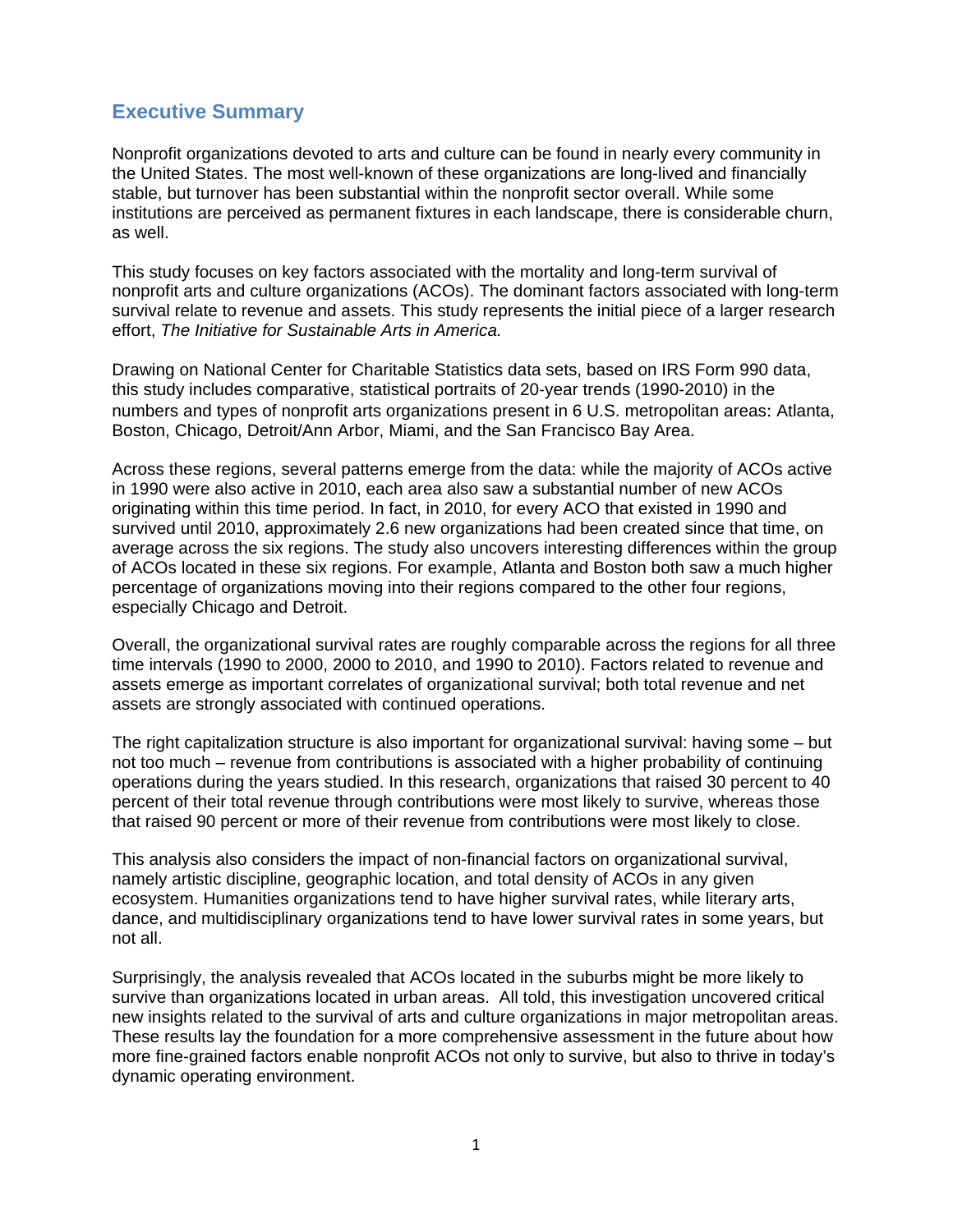## <span id="page-4-0"></span>**Introduction**

The following analysis of the birth and mortality rates of nonprofit arts and culture organizations (ACOs) represents an initial part of a larger effort - the *Initiative for Sustainable Arts in America*  (Sustain Arts). Led by the Hauser Institute for Civil Society at Harvard University, Sustain Arts is a four-year effort to enhance the nation's cultural infrastructure and empirically analyze the health of six urban cultural ecosystems across the county.

Sustain Arts views "sustainability" as a community's capacity to support the resiliency and longterm vitality of their unique cultural assets, contributing to a more vibrant cultural infrastructure for the nation as a whole. This work does not advocate for the arbitrary growth or contraction of any one organization, business model or discipline, but rather aims to understand how a more equitable distribution of resources and opportunities can strengthen the cultural ecosystem of each region on a collective scale. *Sustinere* is Latin for sustainability and means, "to hold up". By mapping the range of organizations active within each region and the relationships between capitalization of the arts, urban demography, and historical patterns of audience participation, Sustain Arts will "hold up" or highlight organizational structures and practices that best support the arts. In ecological terms, the carrying capacity of an ecosystem equates to the size of the population that can be supported indefinitely given the available resources and services of that unique system. Living within the limits of an organizational ecosystem (culturally focused or otherwise) is greatly enhanced by a comprehensive understanding of the resources currently available, size and lifecycle patterns of the population and the resources each organization currently consumes.

Within this context, "sustainability" does not mean simply maintenance of the status quo, nor is it an effort to thwart natural cycles. Rather, Sustain Arts encourages a broader conception of the term that supports the creation of more adaptive cultural ecosystems that support a diversity of cultural expressions that are responsive to the dynamic nature of today's operating environment, sensitive to organizations' lifecycle phase, and deemed relevant by the constituencies they serve.

Therefore, for our purposes, "sustainable" cultural ecosystems share many if not all of the following characteristics:

- Promotes "bio" diversity and contains a broad mix of organizational models: Large, small, formal, informal, for profit, and / or nonprofit that inspire engagement and longterm stewardship;
- Acknowledges and accommodates each phase in an organization's life cycle through flexible support structures;
- Provides equitable access to a dynamic range of cultural experiences for a demographically evolving population;
- Facilitates opportunities for stakeholders to work together to identify shared goals, mobilize resources and develop tactics to advance the collective health of arts and culture in any given region;
- Demonstrates a commitment to data driven learning and decision making by making use of the rich range of information available about organizations, funding, participation, and demographics;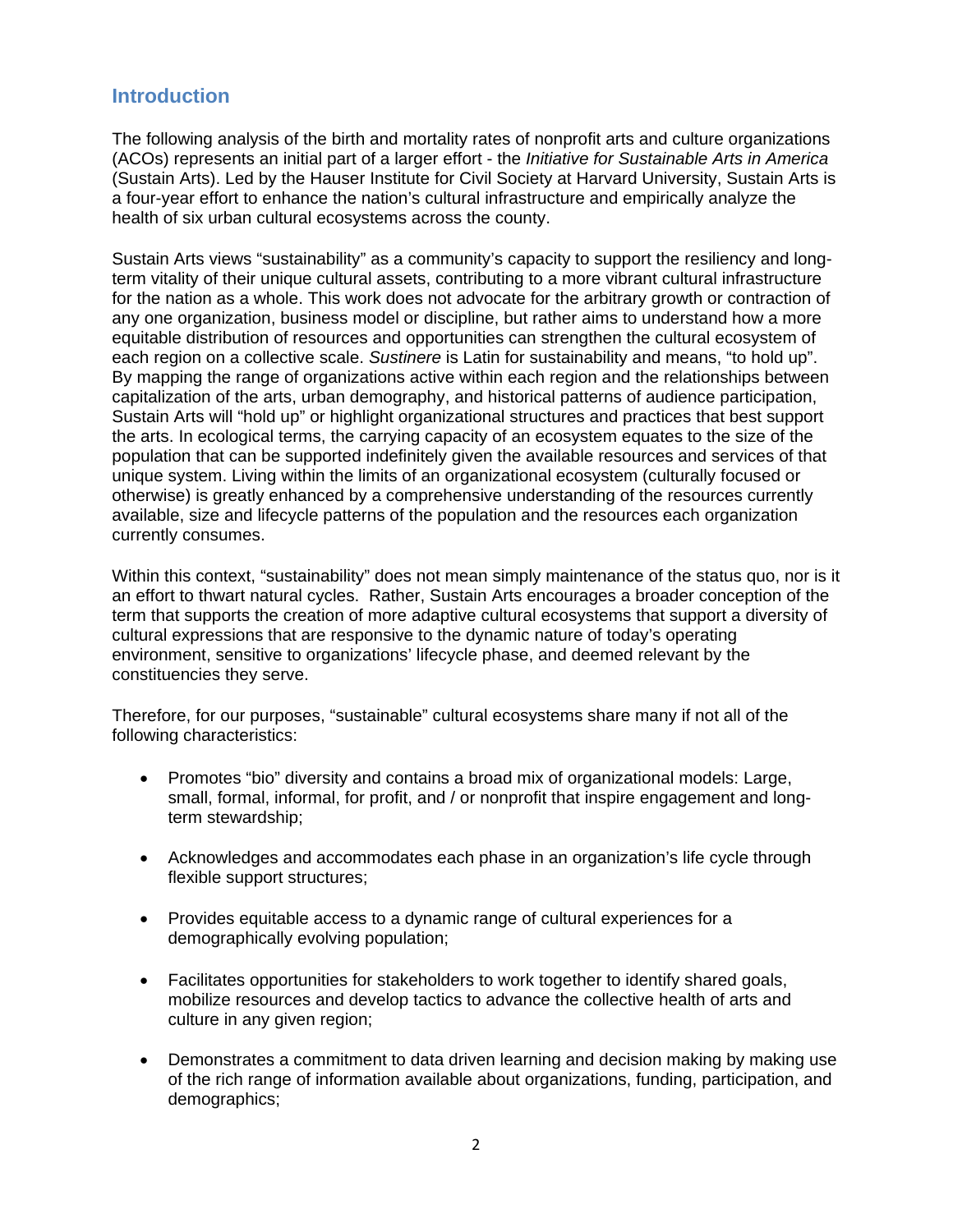- Celebrates the creative potential of all communities, communicates the range of values produced by arts and cultural experiences in compelling ways and to diverse audiences; and attracts ongoing engagement with and support for arts and culture;
- Encourages adaptive leaders able to leverage changes in the operating environment and bridge organizational and sector-wide goals.

Given our objectives, one of the key gaps in data integral to understanding the efficacy of existing business models, arts policies and funding practices is the lack of comprehensive statistics and related causation analyses regarding the creation and mortality rates of nonprofit ACOs. To fill this gap, the present study uncovers statistically significant factors that can serve to either help or hinder the creation of more resilient ACOs over time. Our analyses pose four inter-related research questions across six geographic areas from 1990 to 2010:

- 1. How has the cultural ecology of six key metropolitan areas in the US changed over the past 20 years, as measured by creation and mortality rates for arts and cultural institutions?
- 2. What do creation and mortality rates begin to tell us about the resource needs of nonprofit arts and culture organizations?
- 3. What might these creation and mortality rates say about the long-term sustainability of arts and culture in the US?
- 4. What further research questions does the data suggest we consider as part of the broader research efforts associated with Sustain Arts? What other data is needed to evaluate the sustainability of cultural ecosystems more comprehensively?

Within the context of this analysis, "birth" refers to the number of newly created ACOs in any given period as determined by their IRS "rule date". In the course of conducting this research a sub-category of organizations were identified and defined not in that they were newly formed but that their finances increased to at least \$50,000, the size required by the IRS to begin filing a 990. "Death" and/or "mortality" signifies an ACO that has terminated (or appears to have terminated) as demonstrated by consistently not filing IRS Form 990.<sup>[1](#page-5-0)</sup> Organizational "persistence" or "survival" simply means the organization continues to exist across the years examined, as demonstrated through regularly filing IRS Form 990.<sup>[2](#page-5-1)</sup>

<span id="page-5-0"></span> 1 The National Center for Charitable Statistics (NCCS) notes that prior to this research the birth and mortality rates of arts organizations had not yet been compiled or analyzed, as it is difficult to measure. Organizations registered with the IRS are supposed to notify the IRS when they formally dissolve. However, many organizations fade away gradually and do not formally notify the IRS. Some organizations may be inactive for a number of years but eventually secure new funding or volunteers and become active again. The IRS periodically mails postcards to organizations that haven't filed a Form 990 for several years. However, many of these postcards cannot be delivered due to outdated addresses.

<span id="page-5-1"></span> $^2$  The IRS Business Master Files include a field (RULEDATE) indicating when registered nonprofit organizations obtained formal recognition of their tax-exempt status by the IRS. NCCS typically uses this as a proxy for when an organization was created. The authors of this research understand the limitations of this designation and the reality that some organizations begin informally without any formal legal structure. Thus, depending on one's definition of "founding," the ruling date may or may not be adequate as a proxy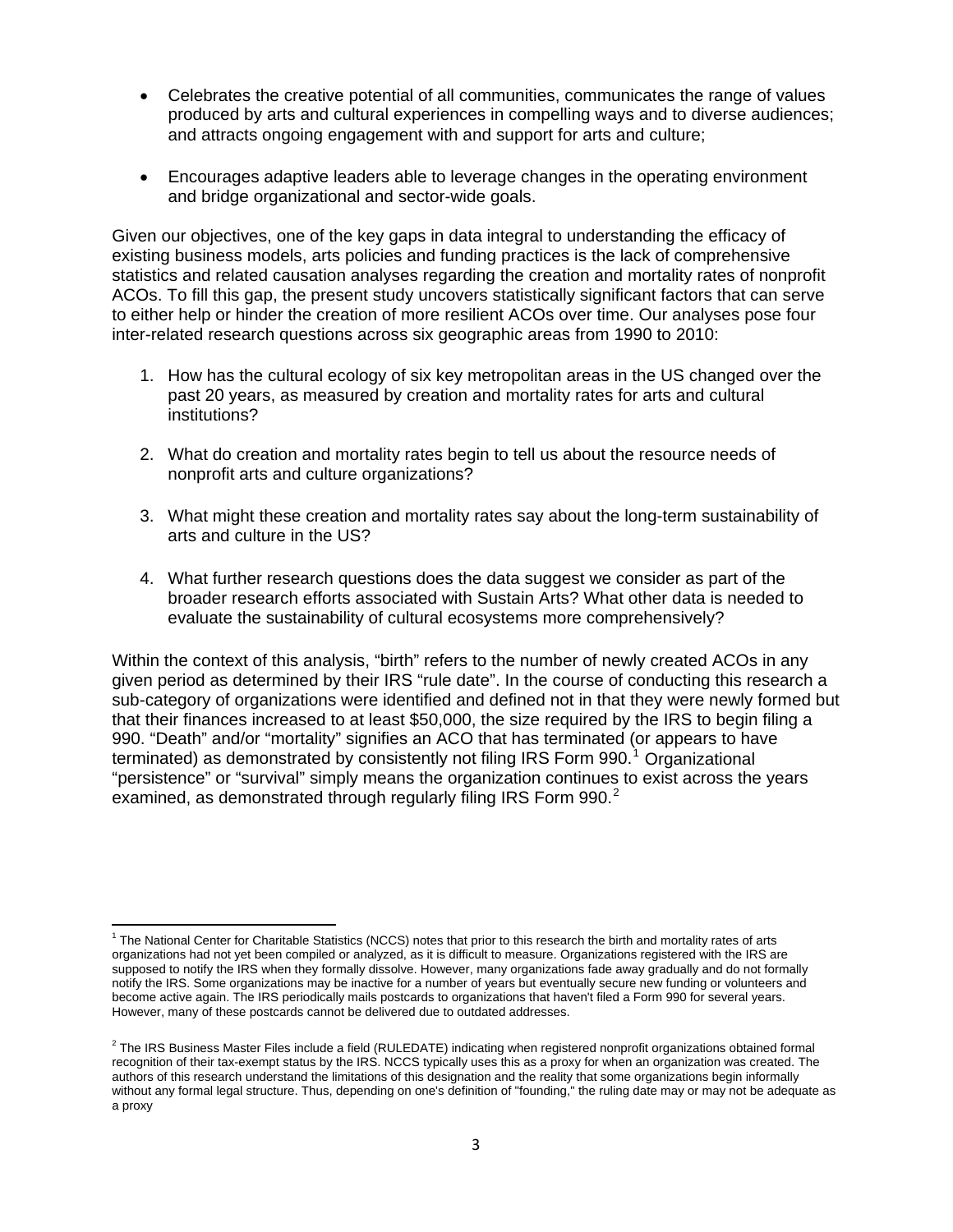## <span id="page-6-0"></span>**Overview of Methods**

This report examines data about ACOs drawn from IRS Forms 990 filed in 1990, 2000, and 2010. ACOs are identified as nonprofits that are coded with an NTEE code "A" as Arts, Culture or Humanities public charities in 1990, 2000, and 2010. The authors recognize that this narrow sample group does not include the full range of nonprofit organizations involved with arts and culture, for example those coded in education. Furthermore, this group deliberately excludes the wider range of organizational models found within the cultural ecosystem, for example forprofits, unincorporated and/or traditional entities, in favor of gaining greater control of the independent variables examined within this discrete piece of research.

Six geographic areas that represent diverse demographics, challenges, opportunities and economies; as well as differences in the general size and scale of cultural organizations were identified by the Project Directors at the Hauser Institute for Civil Society including:

- 1. Atlanta metropolitan area
- 2. Boston metropolitan area
- 3. Miami metropolitan area
- 4. Chicago metropolitan area
- 5. San Francisco, Bay Area
- 6. Detroit (Southeastern Michigan) $3$

The core files used in this analysis represent the most recent return for each organization that filed within the last three calendar years and that covered one of the last three fiscal years. As such, they include forms filed for previous years by late filers and organizations with filing extensions. Thus, they do not represent distinct fiscal years, but instead show the best general idea of the nonprofit financial world in that given year. There may be discrepancies in the data (e.g. errors, omissions, or inconsistencies) due to filing errors, coding errors or other reasons. Please review the NCCS Data Guide for a discussion of the limitations of the data: ([http://nccsdataweb.urban.org/kbfiles/468/NCCS-data-guide-2006c.pdf\)](http://nccsdataweb.urban.org/kbfiles/468/NCCS-data-guide-2006c.pdf). Data sources are files maintained by the National Center for Charitable Statistics based on IRS Forms 990 supplemented with the USDA's 2013 "Rural-Urban Continuum Codes" (popularly known as "Beale Codes").

The taxonomy of organizational "types" or in this case artistic disciplines used in this analysis is drawn directly from the schema adopted by the Sustain Arts initiative, which includes: music, theater, dance, visual arts, literary arts, film & electronic media, multidisciplinary, arts education and humanities. The larger research effort associated with Sustain Arts will aggregate approximately sixteen additional datasets in an effort to generate a comprehensive portrait of the cultural ecosystems found in these six regions. These data add complementary detail to our assessment of cultural organizations (for and nonprofit, unincorporated / alternative and/or fiscally sponsored), capitalization (via public and private sources as well as earned revenue), demography and cultural engagement trends. In preparation for processing these data, the Sustain Arts research team, which includes staff from the Hauser Institute, Foundation Center and Fractured Atlas, constructed a project taxonomy that synthesizes the range of categories and coding schemas employed by each data set and complement those most consistently used in practice by arts councils, service organizations, fellow researchers and funders.

<span id="page-6-1"></span> 3 The geographic area of interest for the San Francisco, Bay Area was defined in consultation with local partners as including Sonoma, Napa, Marin, Alameda, San Francisco, Santa Clara, Solano, Contra Costa, San Mateo, Monterey, and Santa Cruz counties. The geographic area of interest for Detroit was defined in consultation with local partners as including Macomb, Oakland, Wayne and Washtenaw counties. The other four areas are defined according to the US Census Bureau's listing of "Primary Metropolitan Statistical Areas" (PMSA), accessible at<http://www.census.gov/population/estimates/metro-city/99mfips.txt>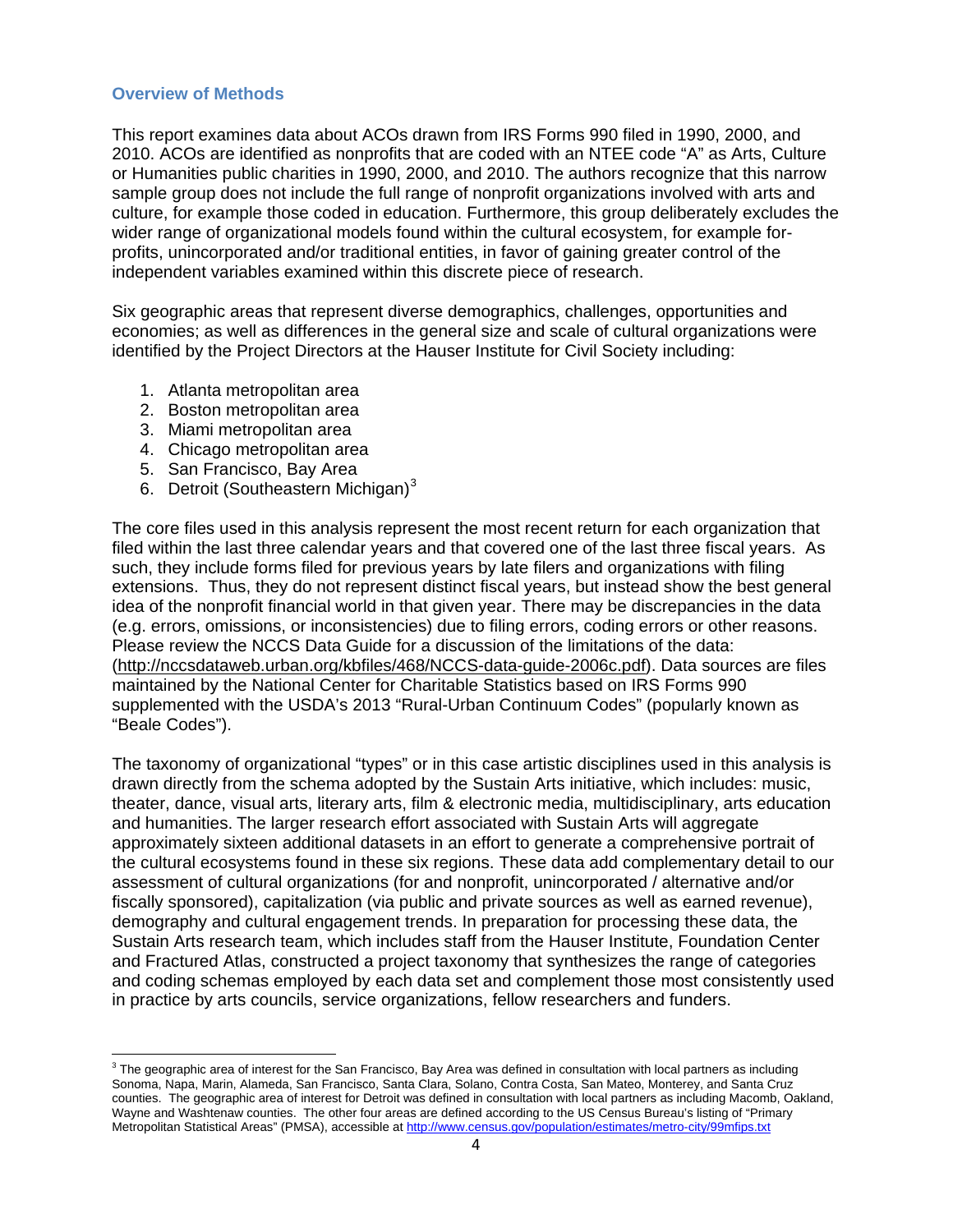<span id="page-7-0"></span>To test a set of hypotheses about the factors influencing ACO persistence and mortality, we used simple cross tabulations. As in the charts displayed throughout the report, we considered three dependent variables: whether an organization that was active in 1990 was still active in 2000, whether an organization from 2000 was active in 2010, and whether an organization from 1990 was active in 2010. The independent variables were coded to divide the sample of organizations into groups of roughly equal size, to increase the power of the hypothesis tests. We used the overall model chi-square to test whether an observed relationship is statistically significant. When the independent variable is directional (the constructed categories are ordered in some way), we use Kruskal's gamma to measure the strength of the observed association. Cell residuals – adjusted and standardized – are also used to determine whether individual groups of organizations have survival rates that are statistically distinct from the overall sample.

## **Key Findings**

Key factors for sustainability relate to revenue and assets. Both total revenue and net assets are strongly associated with continued operations. Having some – but not too much – dependence on revenue from contributions is also associated with a higher probability of continuing operations during the years studied.

Less clear are the impacts of location (urban or suburban) and the total number or concentration of arts organizations in a region. This is a subject for further research, as these initial analyses suggest that suburban arts organizations had a slightly higher rate of survival than did urban groups in all three periods. A related finding was that counties with 151 to 300 arts organizations saw a greater share of those groups remain in operation than did areas with more than 300 arts groups. Urban and suburban areas were examined in unison. Future research will analyze what the optimal population size is in each type of geography. The correlation between discipline type and greater survival rates is statistically significant for humanities groups and with lower survival rates – in some years though not all – for literary arts, dance, and multidisciplinary organizations.

In all six regions, approximately 60 percent of the organizations that existed in 1990 continued to operate in 2010, meaning they filed an IRS Form 990 with revenue of \$50,000 or above in 1990 and again in 2010. The other 40 percent disappeared from the record, either closing, merging, or having revenues fall below the filing threshold of \$50,000. This finding begins to suggest a potential 'carrying capacity' for the nonprofit cultural ecosystem, though additional research is needed to understand the weight and impact of other environmental forces such as policy, funding and engagement trends.

In addition to sharing approximately the same percentage of surviving organizations, all six areas saw a substantial increase in the number of ACOs in the period 1990 through 2010, with the greatest net increase experienced between 1990 and 2000. The rate of growth in new ACOs slowed in the 2000-2010 period.

In all six regions studied, 49 percent or more of ACOs filing 990s circa 2010 were newly formed since 1990. Boston and Detroit also saw relatively high rates of growth resulting from organizations formed before 1990 but new to the financial record in 2010 (suggesting revenue increases compared with earlier years).

When testing hypotheses about what factors are linked with survival, three factors emerge as clearly and positively associated with organizational persistence.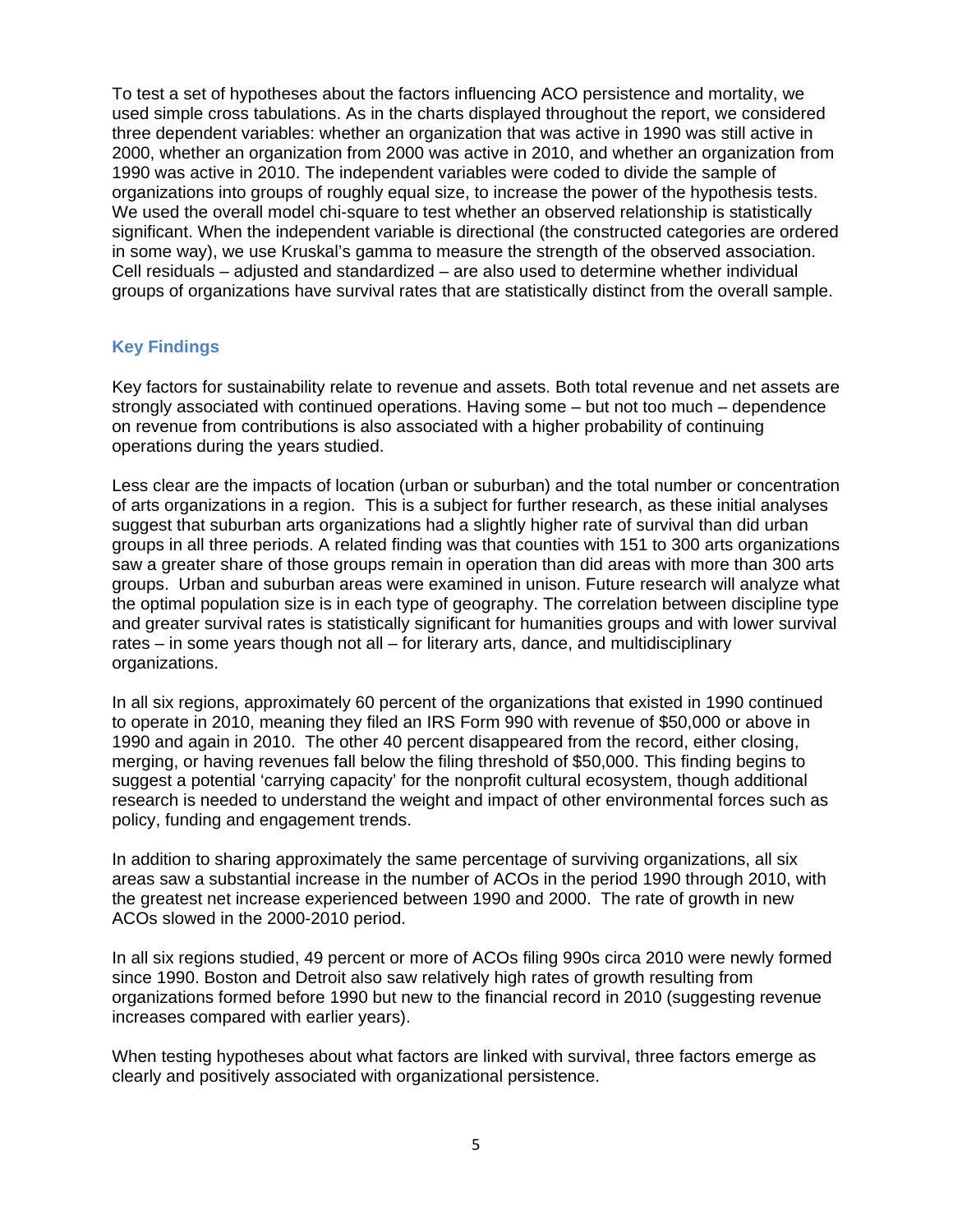- 1. *Gross revenue.* Using gross revenue from all sources as a measure of organizational size, there is a strong association between size and survival across all three time periods (1990 to 2000, 2000 to 2010, and 1990 to 2010). Descriptive statistics show that organizations with total revenue less than \$500,000 were more likely to fail in all three time periods.
- 2. *Net assets.* Looking at net assets as a measure of organizational size instead of total revenue, organizations with greater net assets are also more likely to survive, across all three time periods. This relationship between net assets and survival is somewhat stronger than the relationship between gross revenues and organizational longevity. Building assets while meeting operating expenses is one possible strategy to increase the probability of survival.
- 3. *Having a moderate percentage of contributions revenue as share of total revenue.* Organizations with a moderate dependence on contributions (between 30% and 40% of gross revenues) are more likely to survive than organizations in general, especially between 2000 and 2010. Conversely, organizations that are heavily dependent on contributions (where contributions are over 90% of revenues) are less likely to survive.
	- $\circ$  Note that organizations that have less than 30 percent of their total revenue from contributions are not more or less likely to survive compared to other ACOs. The largest revenue source other than contributions is program service revenue, although some organizations enjoy investment related income and other types of revenue, such as rents or sale of property. Having high program service revenue is not a detriment to survival, nor is it associated with increased survival rates.
- 4. *Urban location is not necessarily an advantage over suburban location.* This particular dataset demonstrates that between 1990 and 2010, the mortality rate for urban ACOs was slightly higher than the mortality rate for suburban organizations. This analysis is, with the exception of Detroit and the San Francisco, Bay Area, limited to Combined Statistical Metropolitan Areas so does not include rural areas. This contradicts the hypothesis that urban ACOs are more likely to endure.

In testing our hypotheses, two other characteristics are associated with organizational persistence at least some of the time but are not clearly important in all periods or for all organizations. It is difficult to interpret these results without conducting further research on the causal links and environmental factors that might also be at play. Specifically:

- 1. *Type or artistic discipline matters sometimes.* Literary arts and dance organizations were less likely than ACOs overall to persist (i.e., continue to file an IRS Form 990) in the 1990-2010 period. Meanwhile humanities organizations (a comparatively broad category) and music organizations had a greater-than-average survival rate from 1990- 2010.
	- o The results for the separate decades show that between 1990 and 2000, dance and multidisciplinary organizations were less likely to survive than ACOs in general; while humanities focused organizations had a greater-than-average survival rate.
	- $\circ$  From 2000-2010, the only difference with statistical significance is that literary arts were more likely to fail than were ACOs generally.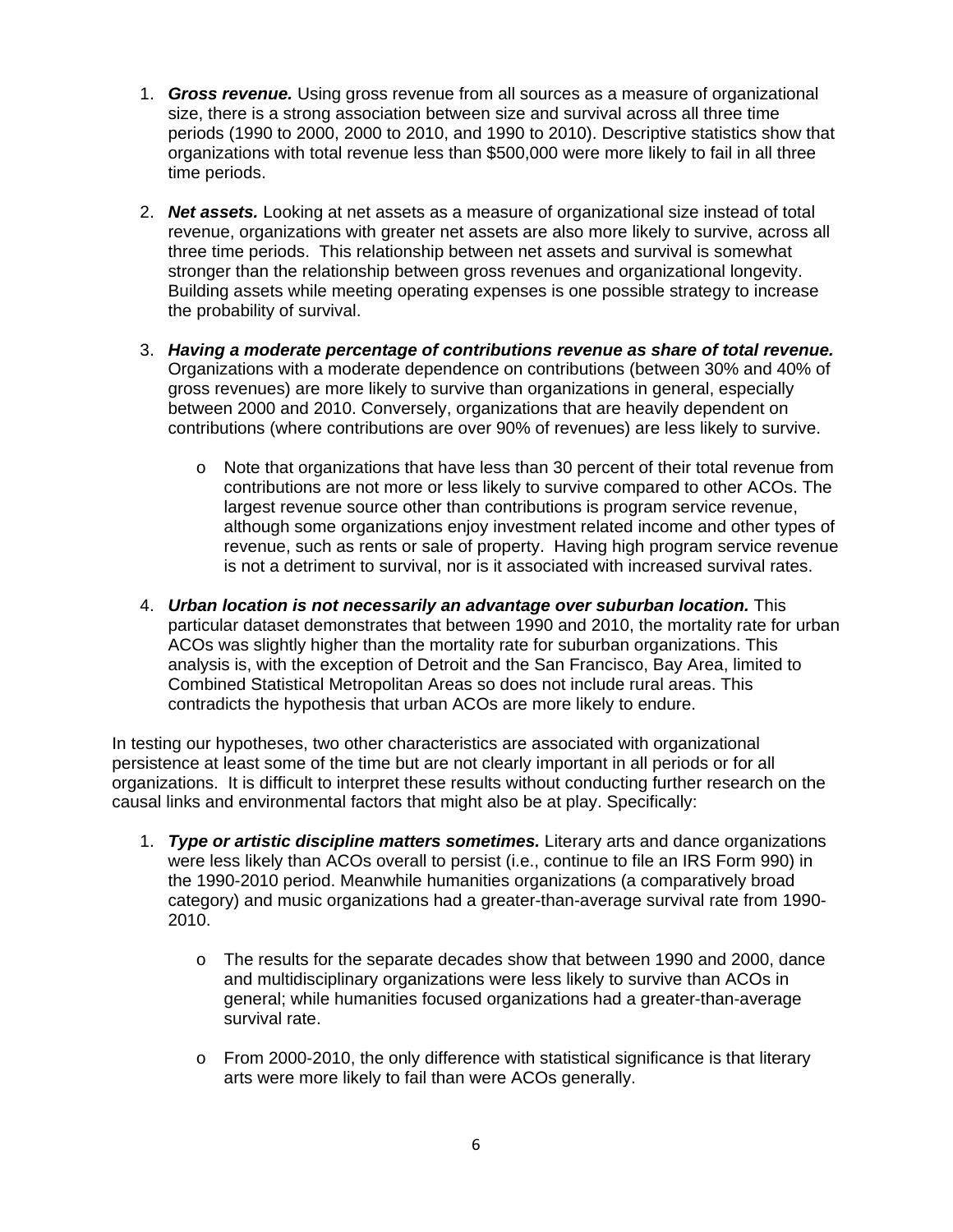- <span id="page-9-0"></span>2. *ACO concentration matters sometimes.* In 2000-2010, an era marked by two recessions and two "slow recoveries," ACOs located in counties with a medium to large number of arts organizations (between 151 and 300) were less likely to fail than arts organizations overall. By contrast, ACOs in counties with a very large number of arts organizations (over 300) were more likely to fail in the 2000-2010 era. An identical analysis of 1990-2000 produced statistically insignificant results.
	- $\circ$  Note the relationship is not linear (increasing numbers of arts organizations always associated with increasing rate of failure), nor is it consistent over time. For example, for 1990-2010, the only significant differences were for counties that have very low concentration (less than 50 ACOs) and very high concentration (more than 300 orgs). Counties in-between did not have survival rates that were very different from the overall average over this time period. Comparing the periods 1990-2000 and 2000-2010, the overall "death rates" for ACOs increased, but the increases were larger in very low-concentration counties (14.6% in 1990-2000, 27.9% in 2000-2010) than they were in highconcentration counties (23.7% to 29.5%). This suggests that the overall landscape might change more in areas where the prevalence of ACOs is low, but a full account of these changes must be left for future research.

## **Detailed Findings: Creation, Persistence, and Mortality of Arts and Cultural Organizations, 1990-2010**

## **Change in the Number of ACOs by Metro Region**

This study focuses on changes in the number of nonprofit arts and cultural organizations (ACOs) in the following six metropolitan areas between 1990 and 2010. In descending order by total number of reporting ACOs in 1990, the areas studied were: San Francisco Bay Area (594 nonprofit ACOs in 1990), Boston (364), Chicago (315), Detroit (148), Atlanta (122), and Miami (70).

Across all six metropolitan areas, the number of "reporting" nonprofit ACOs grew significantly between 1990 and 2010<sup>[4](#page-9-1)</sup>. Except for Detroit, the number of ACOs more than doubled in each of the other five cities. Miami experienced the highest rate of net growth over that 20-year period (163 percent), followed by Atlanta (144%), Chicago (141%), Boston (140%), and the San Francisco Bay Area (117%). The number of ACOs in the Detroit/Ann Arbor area grew by 89 percent from 1990 to 2010.

In all six cities, the number of nonprofit ACOs increased most rapidly during the 1990s and slowed during the 2000s, in keeping with overall economic trends in the country during those decades. Except for Detroit, rates of increase during the 1990s varied between 63 percent (Miami) and 77 percent (Chicago). Detroit experienced a 42 percent increase during that decade.

In the decade of the 2000s, Miami and Atlanta experienced the greatest increases in the number of nonprofit ACOS (61 and 49 percent respectively). The other four cities (including Detroit) saw growth rates of between 31 and 37 percent.

<span id="page-9-1"></span> $4$  Reporting nonprofit ACOs are those that filed an IRS Form 990 in the year specified. Organizations with revenues below \$50,000 are not required to report.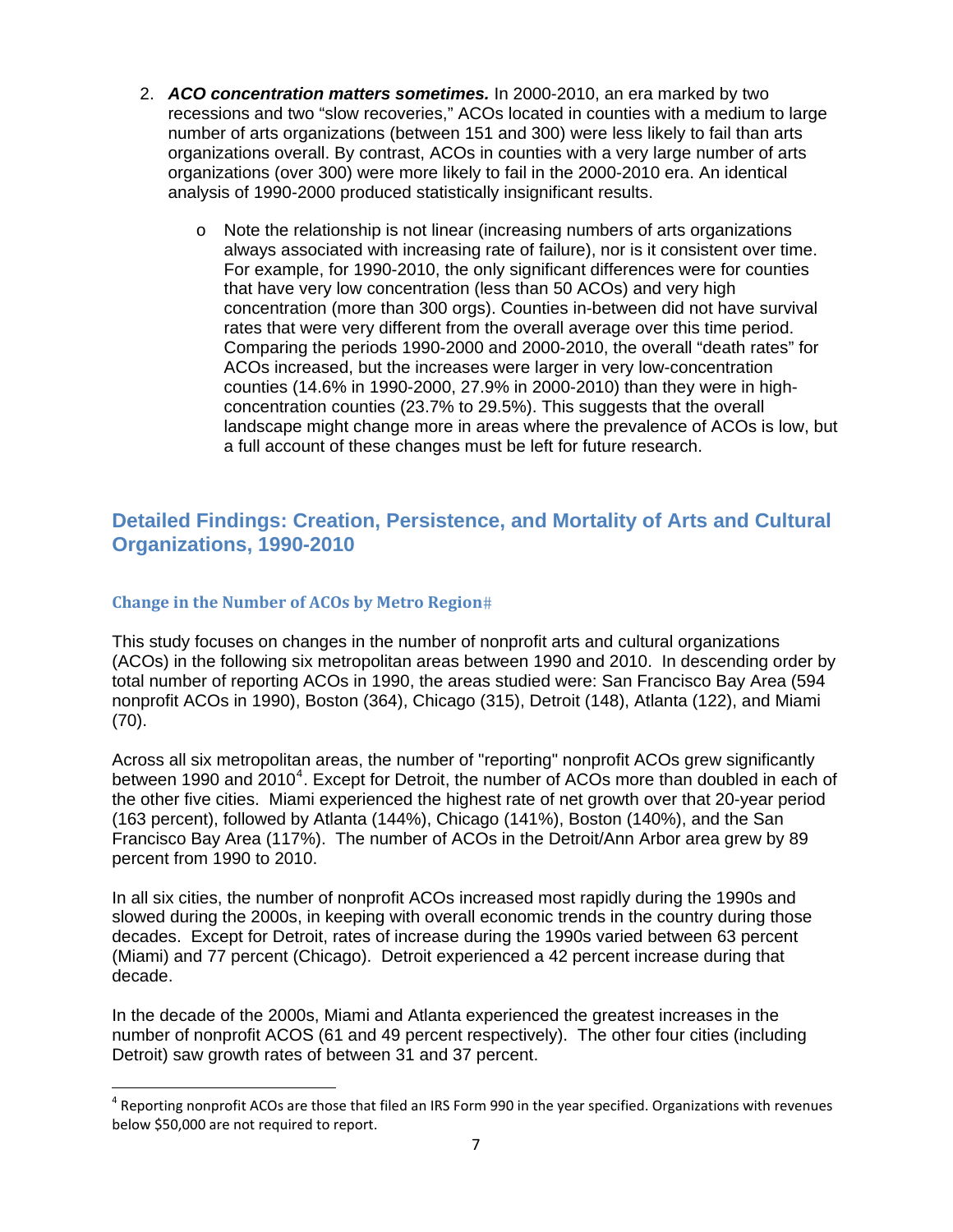Figure 1: Total number of nonprofit arts and culture institutions (ACOs) by metro area, 1990, 2000, and 2010



Figure 2: Rate of change in the number of ACOs by metro area, 1990-2000 and 2000-2010



The net increases in the total number of nonprofit ACOs in each city between 1990 and 2010 were the result of the following factors, each of which we will consider in turn:

- 1. The formation of new ACOs
- 2. ACOs persisting over time (from 1990 to 2010)
- 3. ACOs moving into the metropolitan area
- 4. Older ACOs whose revenues increased sufficiently to require filing with the IRS
- 5. ACOs that closed, merged, or whose revenues decreased below the IRS filing threshold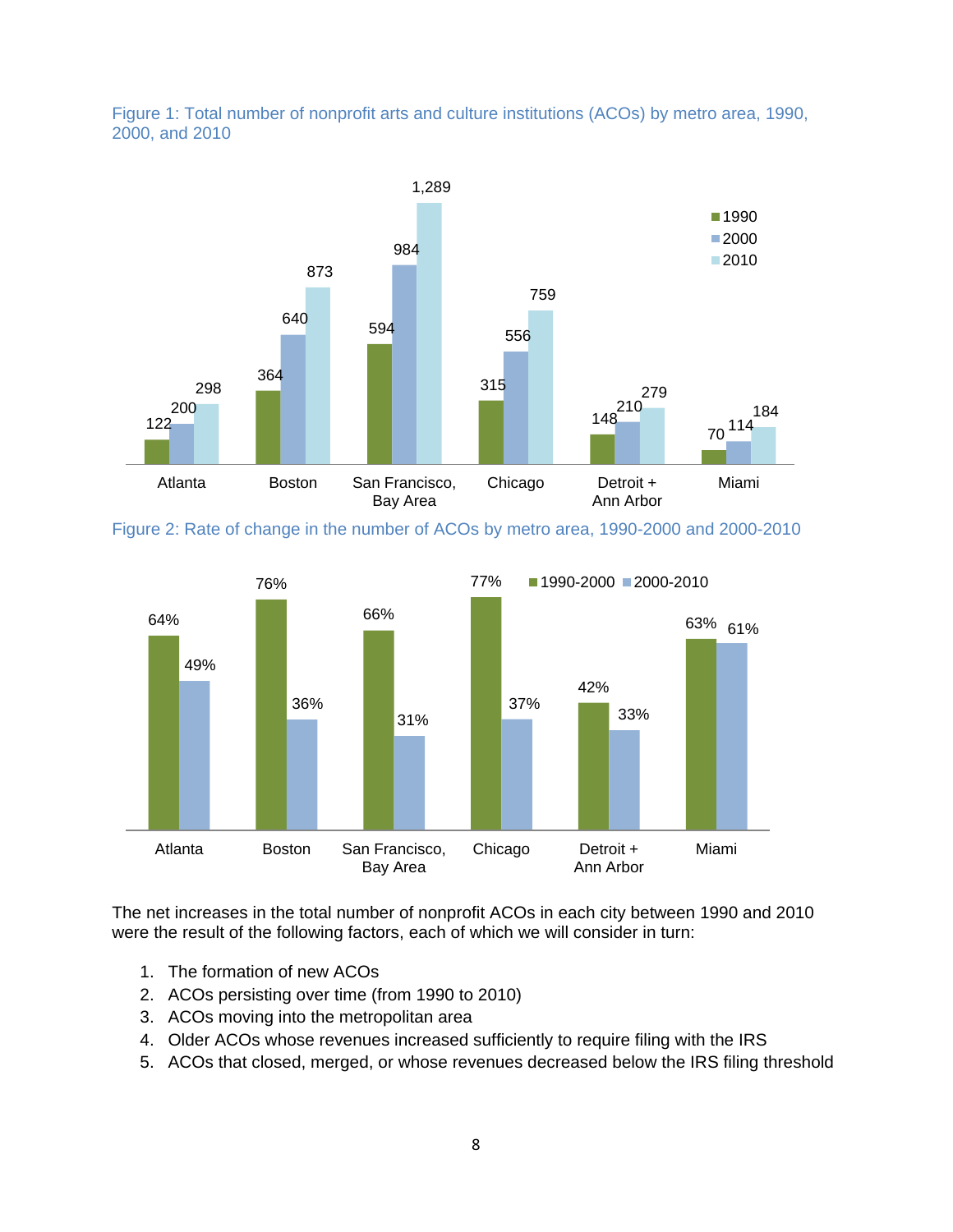## <span id="page-11-0"></span>**Births of ACOs by Metro Region**

As suggested by the findings above, a record number of nonprofit ACOs have been established since 1990. In the San Francisco Bay Area alone (home to 1,289 ACOs in 2010), 721 new ACOs were created between 1990 and 2010. In Chicago, 434 new ACOs were created, and Boston followed with 426. In all six metropolitan areas, nonprofit ACOs born after 1990 accounted for around half of all ACOs active in 2010, led by Miami (60 percent), Atlanta (59 percent), and Chicago (57 percent), and followed by San Francisco (56%), Boston (49%), and Detroit (49%).

By metro region, the rate of formation ranges from 49 percent of organizations reporting in 2010 in Detroit to 60 percent of organizations reporting in 2010 in Miami.



#### Figure 3: Number of ACOs by region, as of 2010

#### **Persistence and Mortality of ACOs by Metro Region**

Across regions, there is very little difference in the percentage of organizations that persisted over time, either when looking at 1990 to 2000 or from 1990 to 2010. Approximately 75% of the ACOs in existence in 1990 persisted through 2000, while an average of 62% of ACOs remained active from 1990 through 2010.

Atlanta and Detroit showed the lowest rates of ACO persistence during the 1990s, at 70 percent and 71 percent respectively, compared with 77 percent to 79 percent in the other four metro areas. Similarly, those two areas showed the lowest rates of persistence from 1990 to 2010, at 59 percent each. Chicago also dipped a bit in the second decade so that the rate of persistence there, at 61 percent, is below the 64 percent to 66 percent experienced in the other three geographic areas.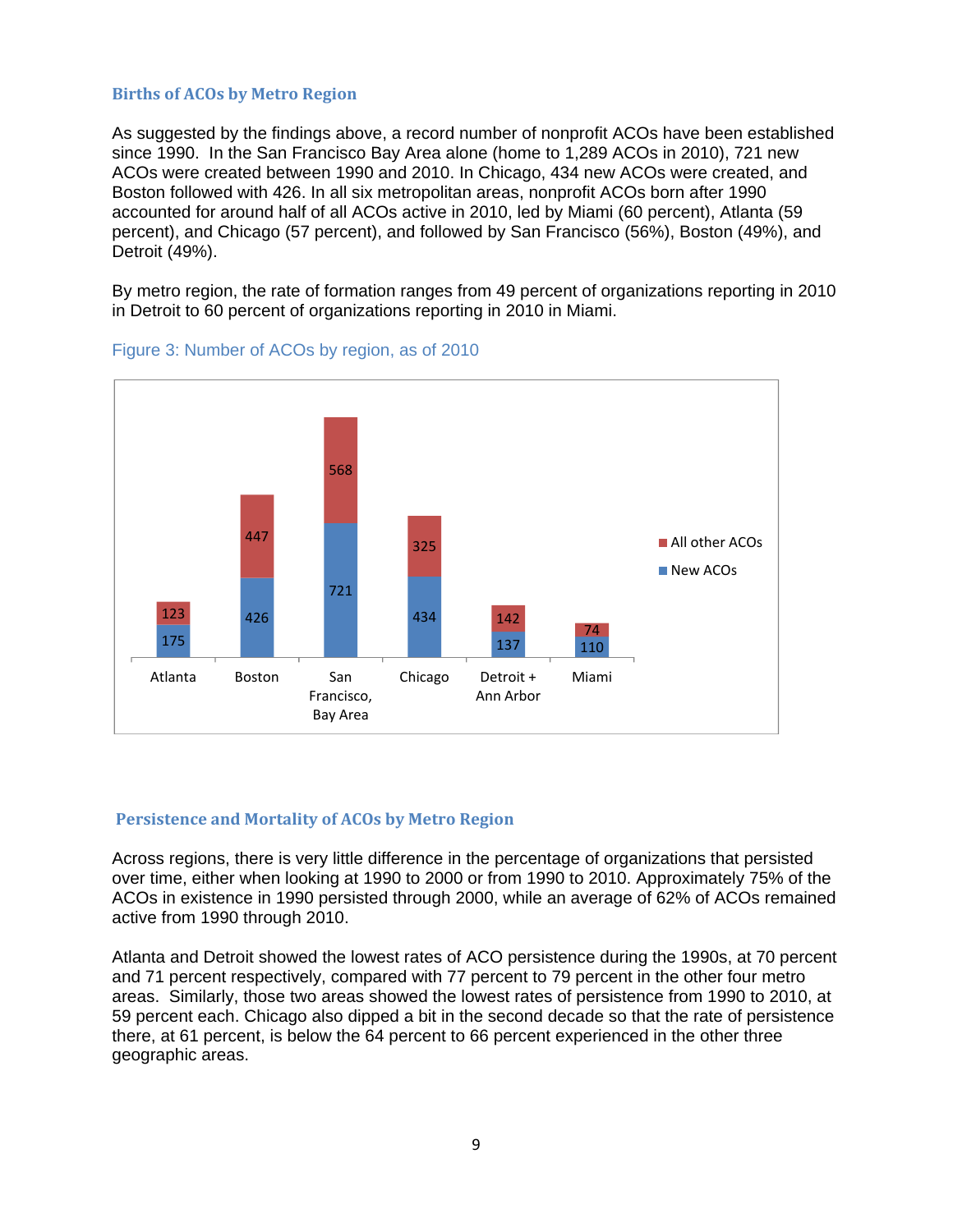

## Figure 4: Percentage of ACOs that filed IRS Form 990 in 2000 and in 2010

When organizations did NOT continue reporting in later years, there were four primary reasons why. In order of occurrence, they are that the organization:

- 1. Merged with another organization or closed completely so that the EIN was no longer active;
- 2. The organization's revenue decreased enough to fall below the threshold required for reporting (\$50,000). They may have remained active but did not report;
- 3. They may have relocated outside of the geographic region examined or altered their mission so much so that they were no longer classified as an ACO and thus eligible for this analysis, or;
- 4. Lost private charity status.<sup>[5](#page-12-0)</sup>

By far the most dominant reason for not continuing to file an IRS Form 990 in 2010 was closure or merger (the records do not permit us to determine which).

<span id="page-12-0"></span><sup>&</sup>lt;u>s</u><br><sup>5</sup> Some public charities are required to raise one-third of their revenue from public sources, either donors or government grants. Organizations that fail to do that lose their status as public charities and are treated as private foundations, even though they do not make grants. This is a relatively rare occurrence.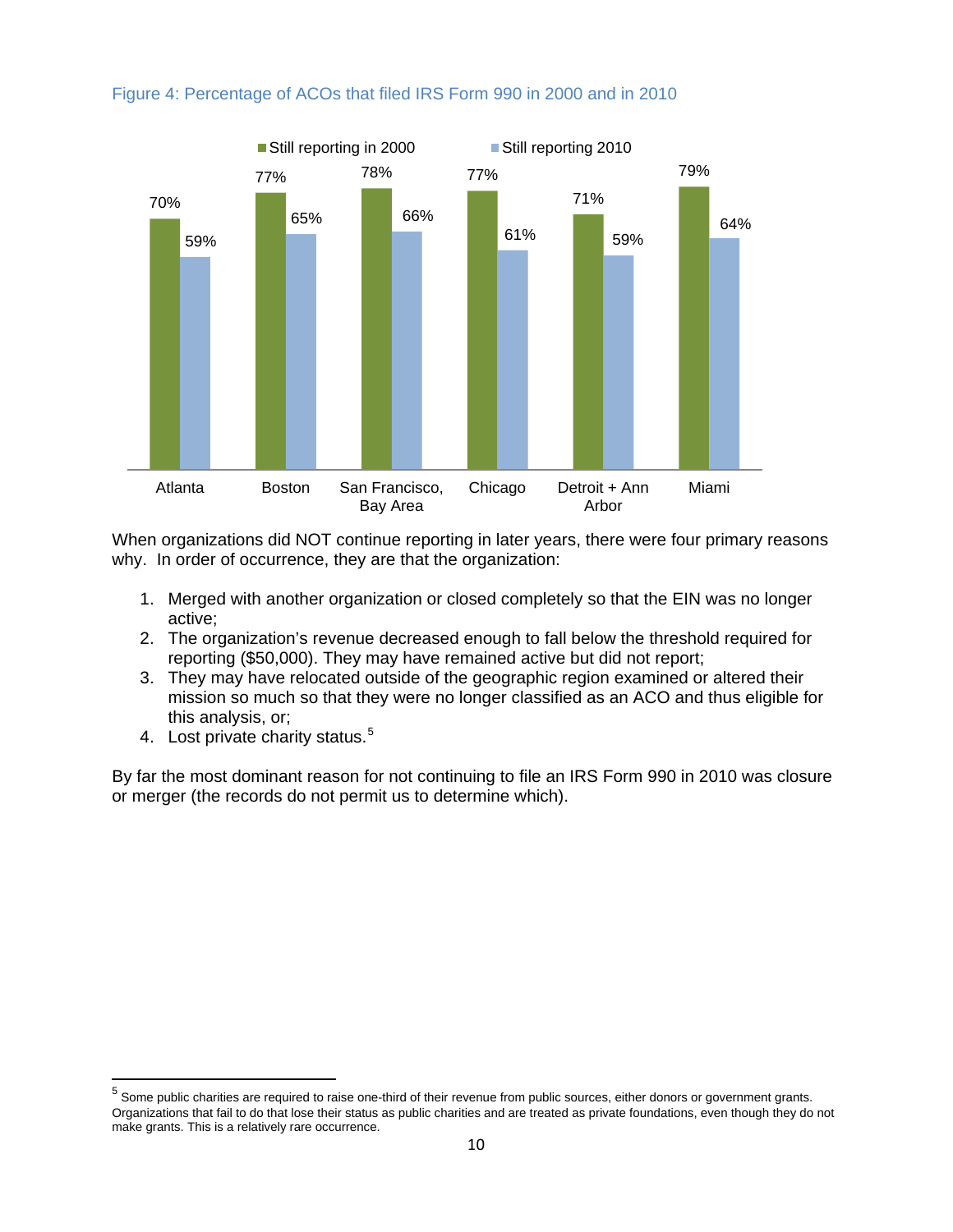

Figure 5: Of the ACOs that filed an IRS Form 990 in 1990, filing status in 2010, by percentage

The geographic region with the highest percentage of 1990 organizations still filing an IRS Form 990 in 2010 was the San Francisco Bay Area, where two-thirds (66%) of organizations persisted over the two decades. At 34 percent, Atlanta experienced the highest share of organizations that closed (or possibly merged), while the lowest rates were experienced in Detroit at 25 percent. However, ACOs located in and around Detroit were more likely than in other regions to see revenue in 2010 drop below \$50,000, with 11 percent in that category, compared with as low as 3 percent in Chicago.

In each region, between 1 and 4 percent of ACOs moved beyond the scope of this analysis, either leaving the geographic regions examined or changing the organization's mission sufficiently that it no longer was classified by an NTEE code A. Just one percent or less lost private charity status in each region.

When looking at 10-year intervals in the twenty-year span, we see remarkable consistency across the regions. In Figure 6, we identified the ACOs that filed an IRS Form 990 in 1990 and tracked the filing status of those same organizations as of 2000. The second column for each city is based on the ACOs that filed an IRS 990 in 2000 and tracks their filing status in 2010.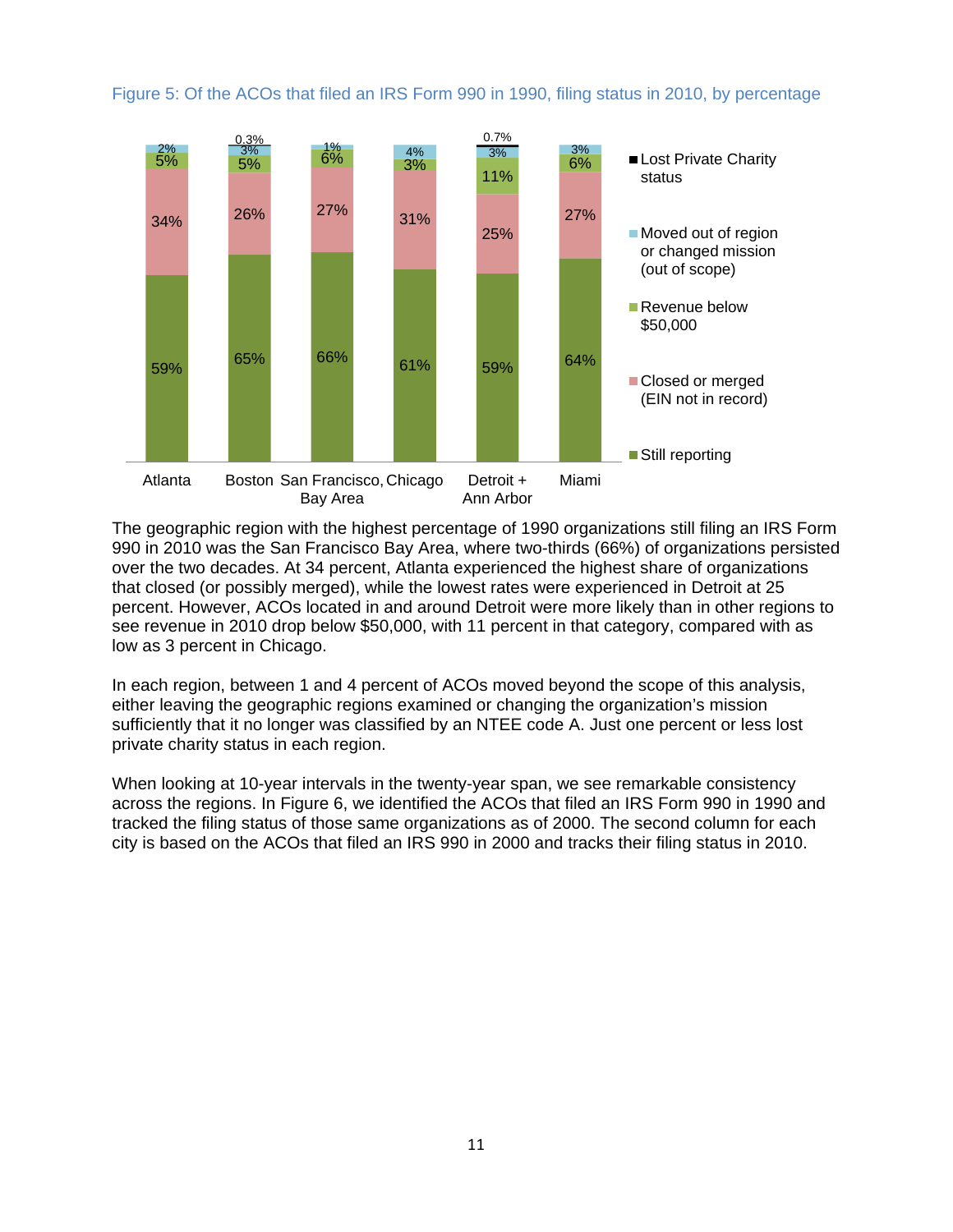

## <span id="page-14-0"></span>Figure 6: Persistence of ACOs in 1990-2000 by filing status compared with 2000-2010

Note: These are distinct periods and are not intended to have the same values as shown in Figures 3 and 4, which cover the entire span from 1990 through 2010.

A higher percentage of organizations persisted from 1990 to 2000 than did from 2000 to 2010. Closure rates increased in every city, with the largest jump in Miami (from 10 percent in the 1990-2000 period to 22 percent in the 2000-2010 interval). There was less change in the alternative reasons for not filing, although in Detroit, that increased from 7 percent in the 1990- 2000 period to 17 percent in the 2000-2010 interval. As shown in Figure 5 above, Detroit also saw a large share of organizations slip below the \$50,000 filing threshold in 1990 to 2010.

## **Newly‐reporting ACOs by Metro Region**

Figures 7 and 8 illustrate the extent to which arts organizations in 2010 are made up of new organizations formed since 1990, as compared to persisting organizations, including those not captured in the baseline dataset because of revenues below the IRS filing threshold. New organizations dominate in four of the six metropolitan areas, forming around 60 percent of all organizations filing an IRS Form 990 circa 2010.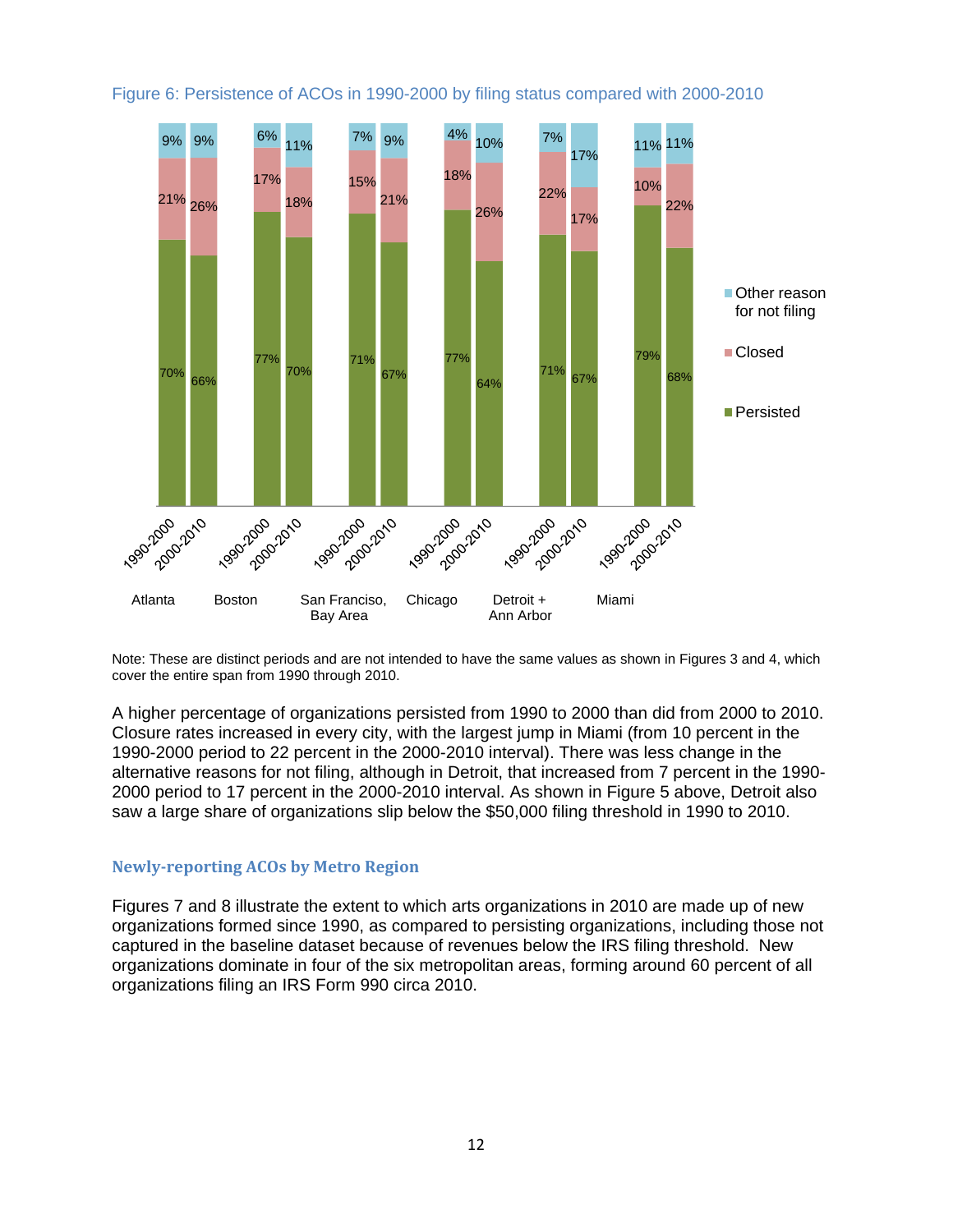

## Figure 7: Percentage of all ACOs by filing and formation status, 2010



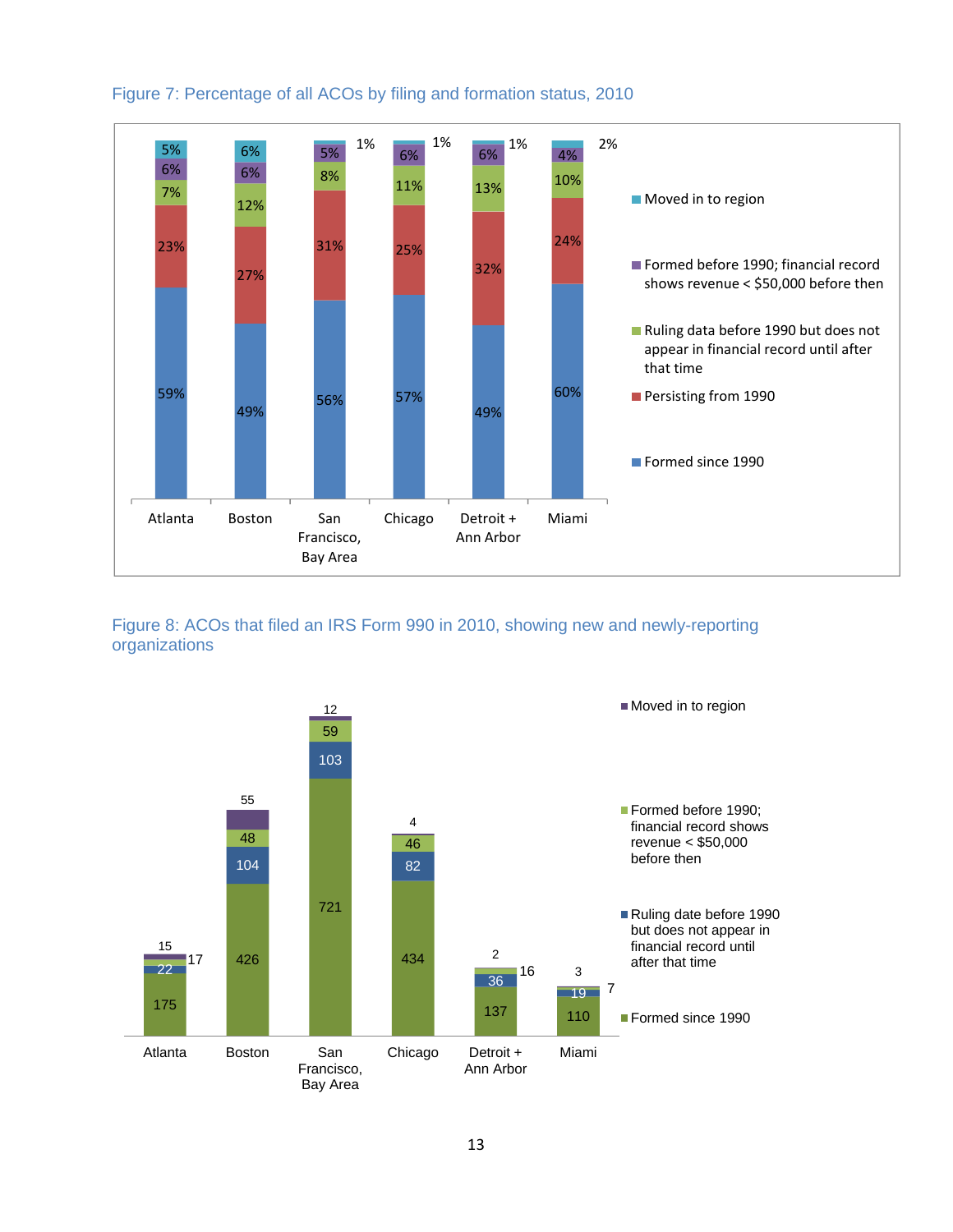Small numbers of existing ACOs relocated into each of the six metropolitan areas between 1990 and 2010. This trend was particularly noticeable in Atlanta and Boston (Figure 9).

In each metropolitan area, there were also many ACOs formed before 1990 that did not file with \$50,000 or more in revenue circa 1990 but did so by 2010 (Figure 10).<sup>[6](#page-16-0)</sup>



Figure 9: Percentage of all newly reporting organizations since 1990 that relocated to the region, as of 2010

Figure 10: Percentage of all newly reporting organizations since 1990 that filed with revenue of \$50,000 or above in 2010 but had not done so circa 1990



<span id="page-16-0"></span> $6$  The base year calculation includes organizations that filed an IRS Form 990 with over \$50,000 in revenue. Setting the minimum for inclusion at \$50,000 for all base years (1990, 2000, and 2010) circumvents potential discrepancies in comparisons across periods, as the IRS changed the minimum threshold for filing a Form 990 from \$25,000 to \$50,000 for returns filed during the period covered by this study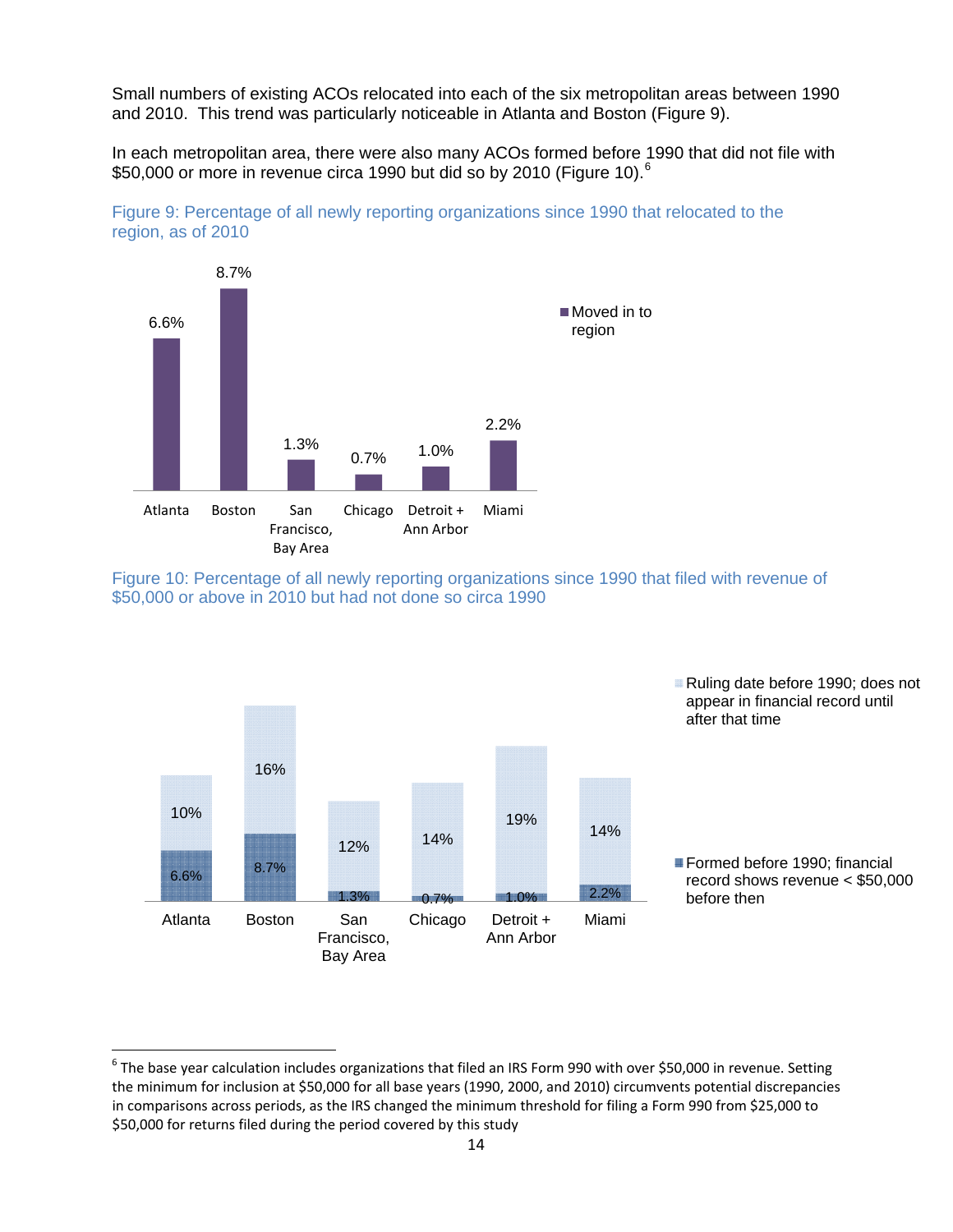## <span id="page-17-0"></span>**Factors Affecting Survival or Failure of Arts and Cultural Organizations**

Many factors could be associated with the rates at which nonprofit arts and culture organizations (ACOs) survive or fail. Among them are:

- 1. Revenues
- 2. Assets
- 3. Contributions as share of total revenue
- 4. Organization type
- 5. Location
- 6. Density of ACOs in a given region

In this section, we present the results of analyses that tested hypotheses related to the impact of each of these factors on the persistence and mortality of ACOs between 1990 and 2010. As there were only small differences by region, these statistics are presented for the overall dataset of the six metropolitan regions.

#### **Revenues (H1)**

We hypothesized that revenue would be positively associated with persistence or survival. The statistical tests support this hypothesis. Figure 11 illustrates this finding using revenue ranges. The actual analysis used revenue levels, not ranges.



#### Figure 11: Percentage of ACOs that remained in file, 1990-2010, by total revenue range in 1990

Dashed oval indicates that organizations in this category were less likely to persist 1990-2010 than ACOs in general.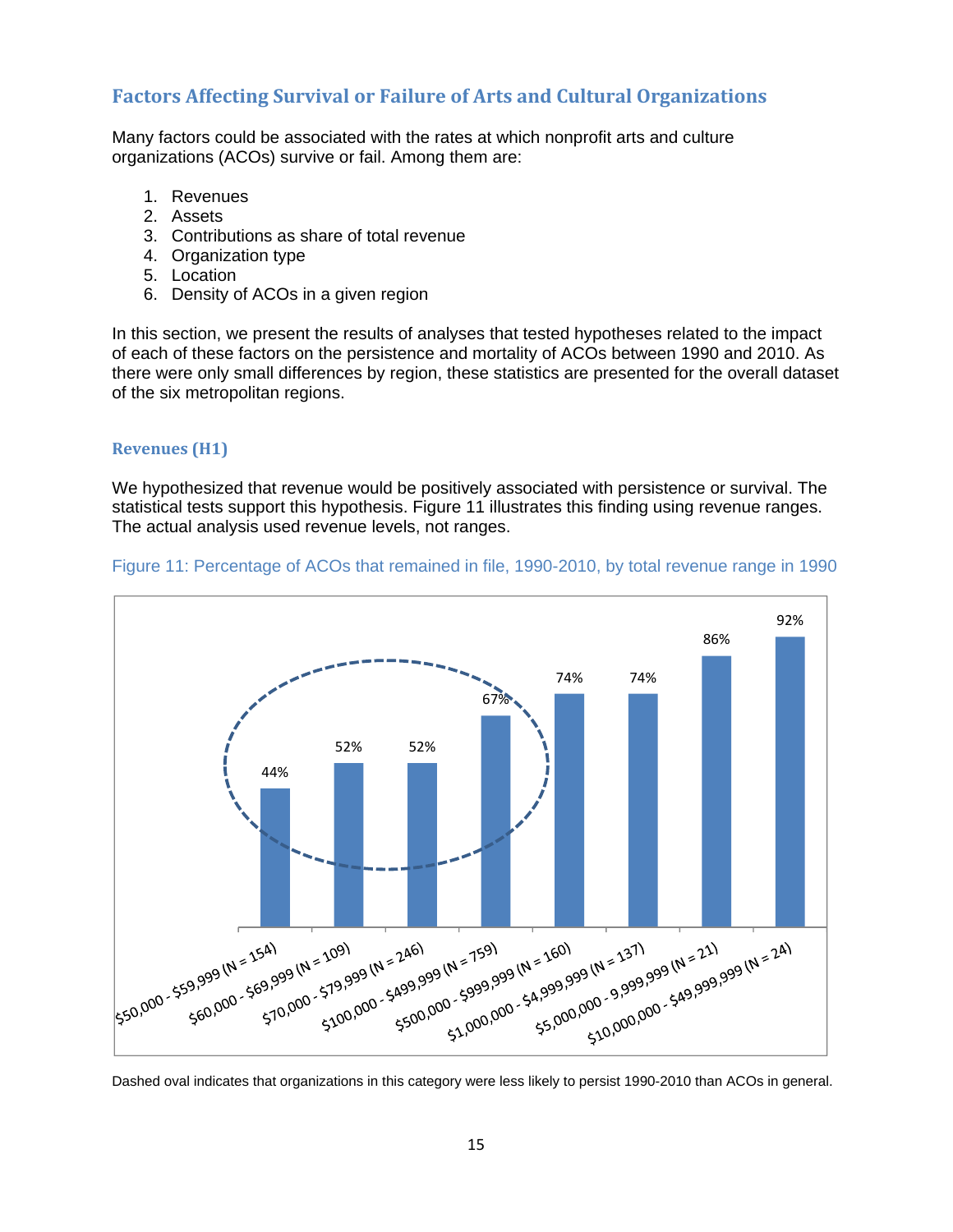<span id="page-18-0"></span>Tests show that organizations with higher total revenue are more likely to persist over time. The ranges developed for convenience and used in the figure suggest that the chances for sustainability improve when total revenue in a year is at least \$500,000 to \$999,999, but that level itself was not found in analysis to be a "tipping point." Future research is advised to examine whether there is a threshold that needs to be met and whether that changes from yearto-year or across an organization's lifecycle.

#### **Assets (H2)**

The analysis supports the hypothesis that having a higher level of assets is associated with a greater probability of remaining a functioning ACO. Some organizations reported negative assets. However, over the three years studied, the distribution of reporting organizations by asset range was remarkably consistent. Future research will examine the composition of each budget range by geography and artistic discipline, in an effort to enrich localized capitalization strategies.



#### Figure 12: ACOs by asset range, by year

Assets reported on Form 990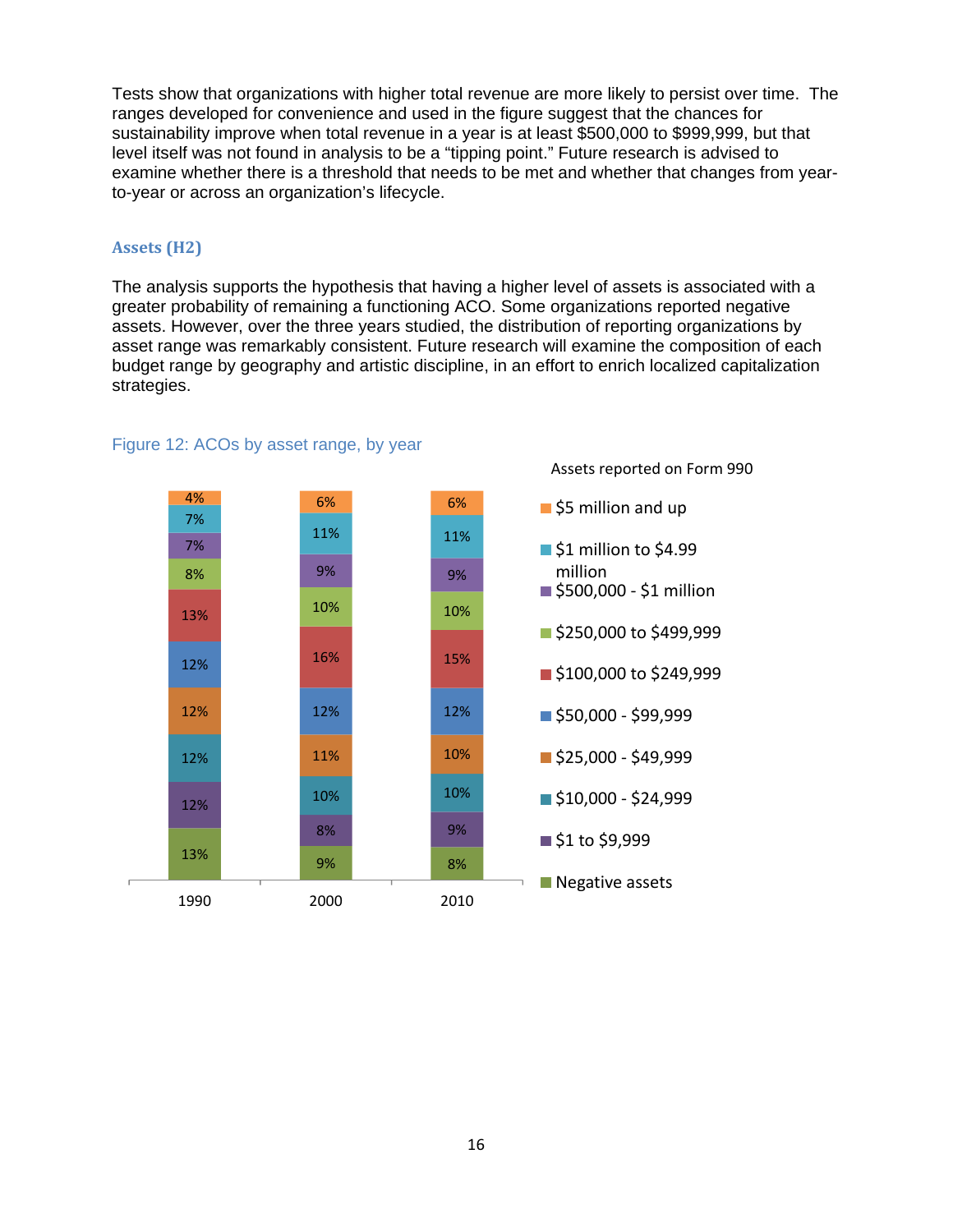

<span id="page-19-0"></span>Figure 13: Percentage of ACOs that remained in file, 1990-2010, by range of total assets in 1990

Note: The asset ranges used in this figure were defined for the sake of convenience to illustrate the point. There is no measurement of difference by RANGE, only by total assets.

Generally speaking, organizations with high assets were more likely to survive in each of the three periods, 1990-2000, 2000-2010 and 1990-2010. This relationship was among the strongest found and was consistent over time, in direction, and in strength as measured by the gamma statistic. Smaller asset ranges were associated with greater drops in survival rates from the 1990-2000 period to the 2000-2010 period, suggesting that economic conditions of the 1990s enabled less wealthy organizations to survive that did not fare as well under adverse conditions of the 2000s.

#### **Contributions as Share of Total Revenue (H3)**

For each year in the core file records, analysts took reported contributions revenue and divided it by total revenue for each organization. By range, contributions could be 90 percent or more of total revenue, 80 to 89.9 percent, 70 to 79.9 percent and so on down to "less than 20 percent", which is not shown below.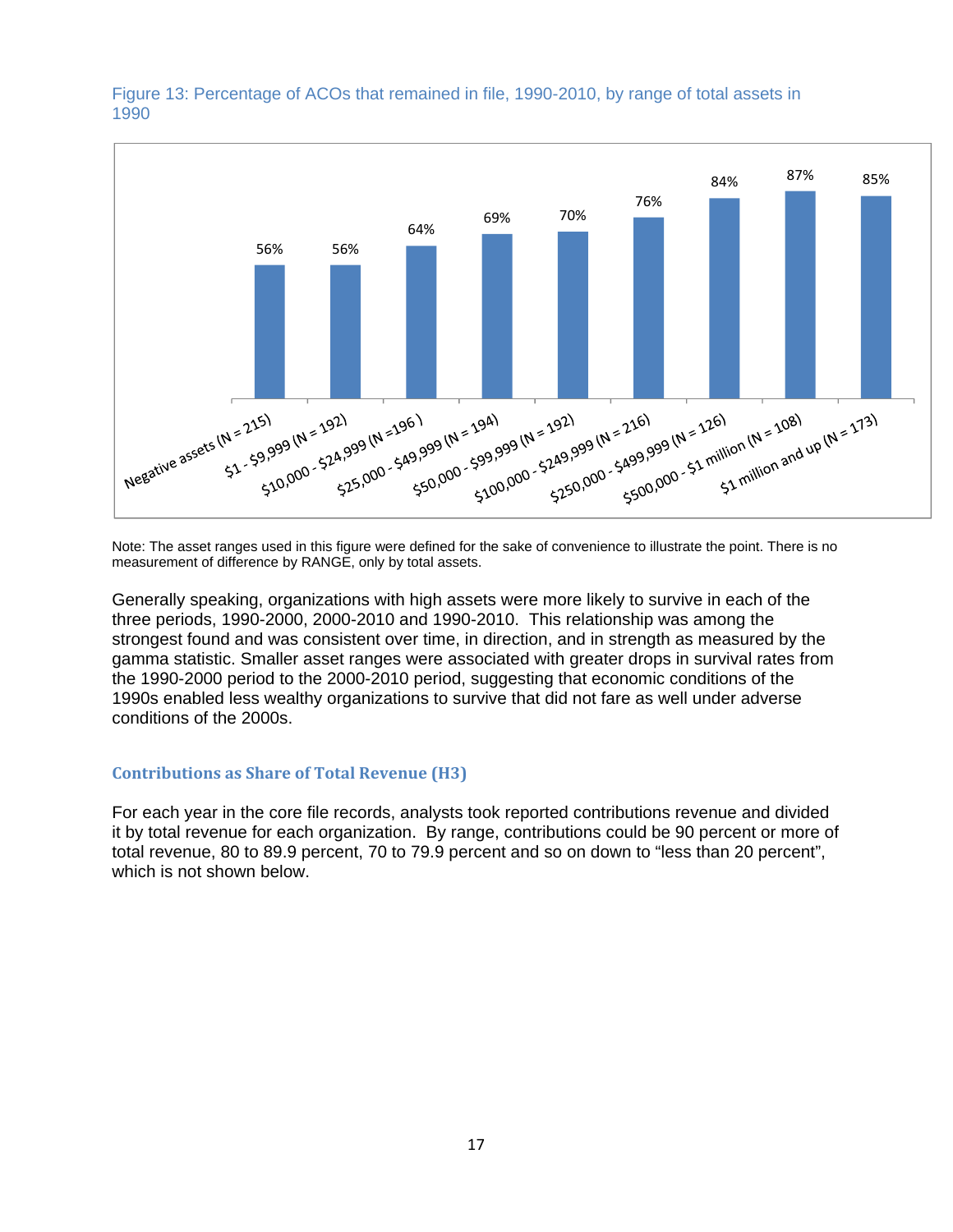<span id="page-20-0"></span>



Dashed oval indicates that organizations in this category were less likely to persist 1990-2010 than ACOs in general.

Organizations that were heavily dependent on contributions, at 90 percent or more of their revenue, were among the most likely to be lost to the record. Mortality rates among all other levels of contribution (less than 90% of total revenue) were generally similar, though ratios between 60% and 79.9% were associated with somewhat lower levels of survival from 2000 to 2010 than were other ratios below 90%.

#### **Organization Type (H4)**

Using the taxonomy employed by the Initiative for Sustainable Arts in America, we analyzed the rate of change by organizational type. Humanities organizations outnumbered other types in each city and in each year. Over the three periods studied, there was very little change in the percentage of organizations by type except from 1990 to 2000. In 2000, the share of "other" was 7 percent, compared with 16 percent in 1990, whereas the share of humanities-type organizations rose in 2000 to 33 percent, up from 2[7](#page-20-1) percent in 1990.<sup>7</sup> This mostly likely represents a shift in coding rather than a dramatic change in the ecosystem's composition. This increase could reflect national initiatives launched during the 90's such as *Save our Nation's Treasures* or funding strategies that resulted in a blossoming of history and humanities focused programs and organizations.

The consistency of the results in Figures 12 and 15 is striking, but breakout results by region (not shown here) reveal that the percentage of ACOs by type and by budget remains relatively consistent within all six regions across all three time periods. Although these results will be

<span id="page-20-1"></span> $^7$  "Other" refers to organizations typically formed to serve temporary, often supportive functions such as: fundraising for specific organizations, membership associations, etc.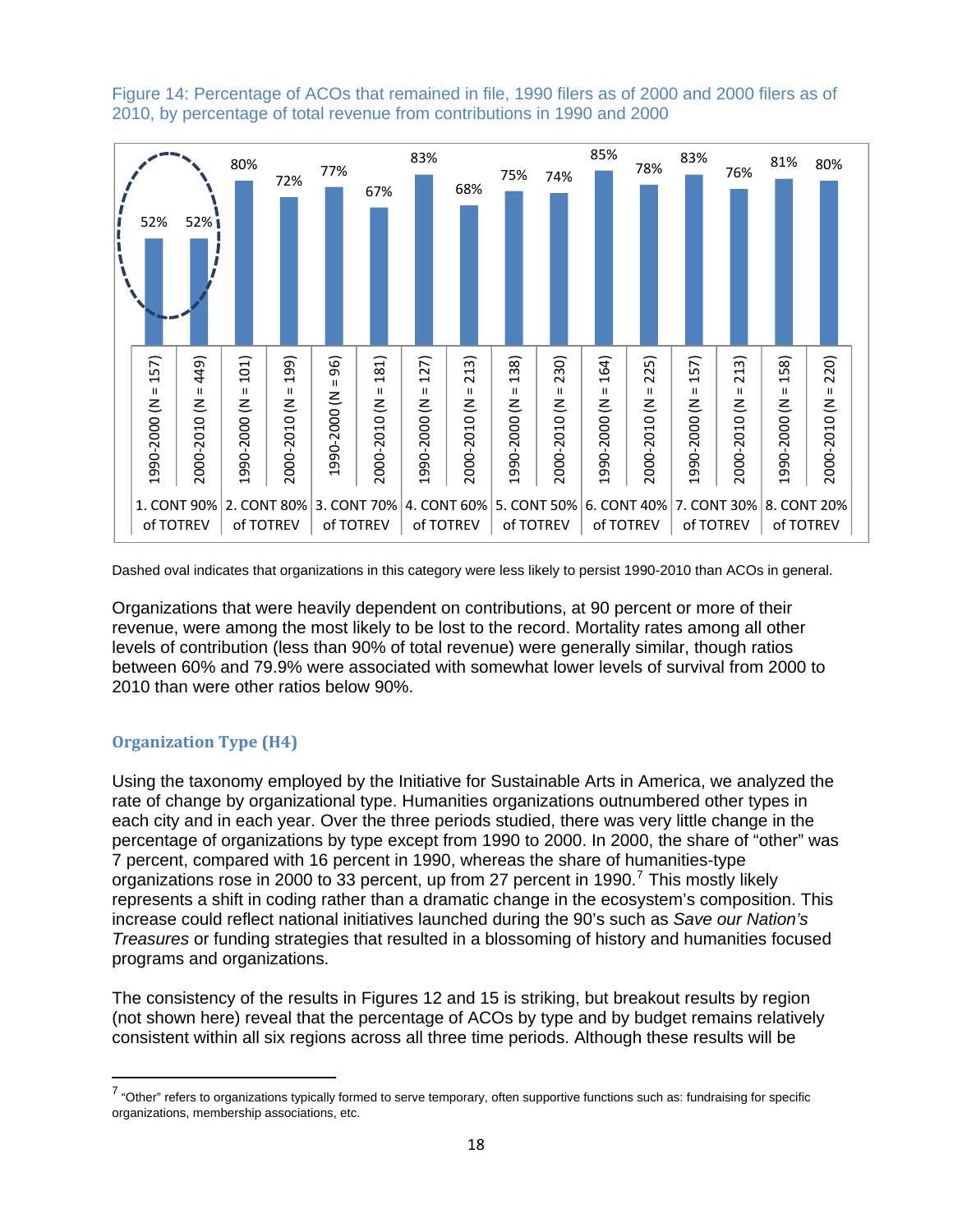further explored in subsequent research, this finding may suggest the role cultural identity (whether actual or aspirational) plays in shaping the overall composition and character of any given arts ecosystem. Future research could explore this phenomenon using strategies such as contingent valuation.



### Figure 15: Types of ACOs by discipline, by year

Further analysis considered whether specific types of ACO were more or less likely to survive or die over the 1990-2010 time period. The results show that humanities organizations, which range from groups for preservation of cultural or ethnic heritage to historical societies and humanities councils, and music organizations were more likely to survive over this time period. Dance organizations were the most likely to fail, with a survival rate of only 55%.

Media, film, broadcast and video organizations saw a greater drop in their survival rates across the two decades than any other organization type, changing from 85% in the 1990s to 70% in the 2000s. Dance was the only type to show a lower survival rate from 1990-2000 (66%) than from 2000-2010 (75%).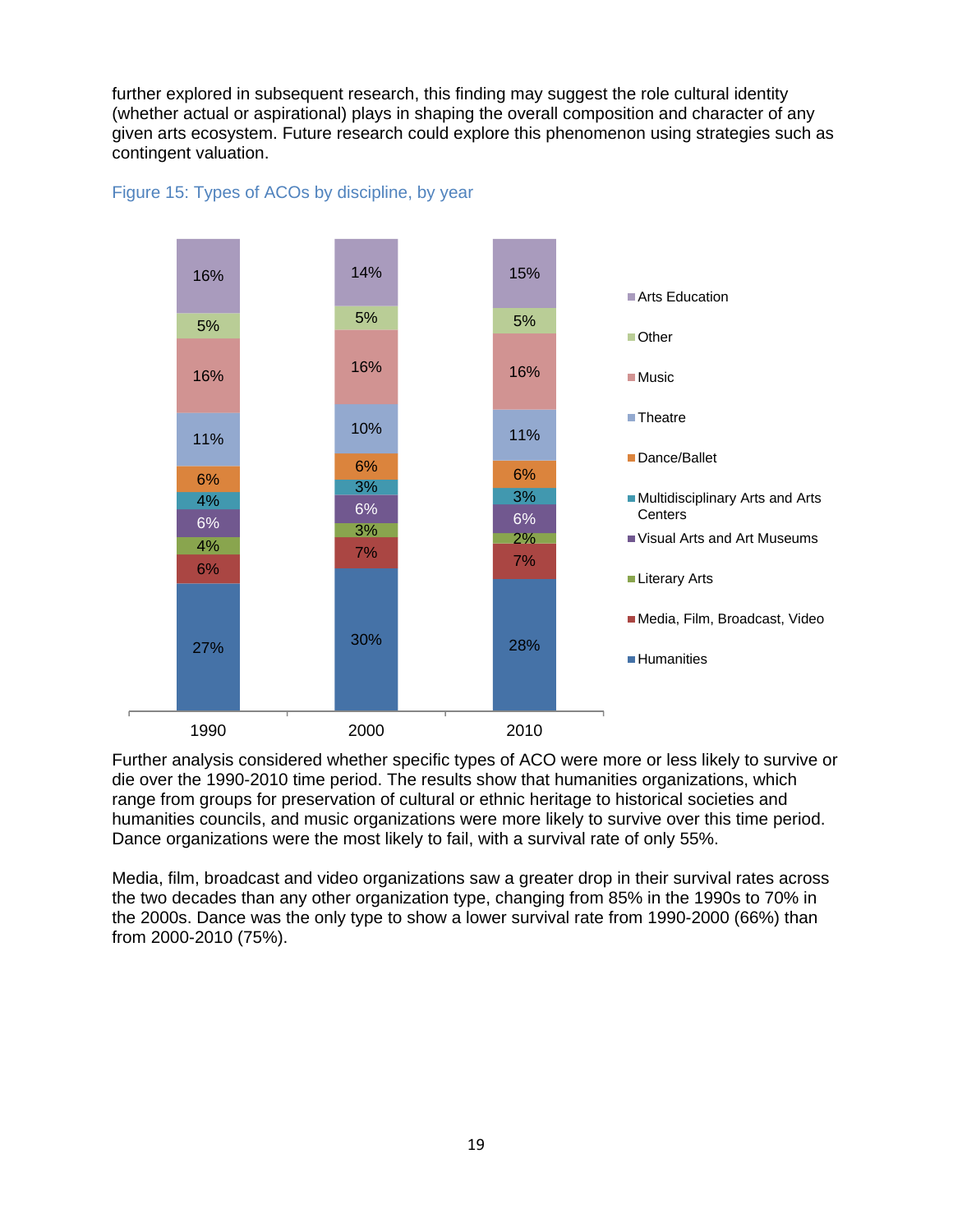## <span id="page-22-0"></span>Figure 16: Percentage of Organizations Filing IRS Form 990 1990-2010 by Type of Arts **Organization**



Solid oval indicates that organizations in this category were more likely to persist than ACOs in general. Dashed oval indicates that organizations in this category were less likely to persist than ACOs in general.

## **Location (Urban or Suburban) (H5)**

Using codes from the U.S. Department of Agriculture to track whether a county is predominantly urban or suburban, this analysis finds that the hypothesis that urban organizations were more likely to survive is not supported. Urban ACOs ceased operating at a slightly higher rate than did suburban organizations in the same time period. Future Sustain Arts research will examine demographic, psychographic and cultural engagement trends more broadly to gain a deeper understanding of how these forces impact organizational longevity on an individual and collective scale.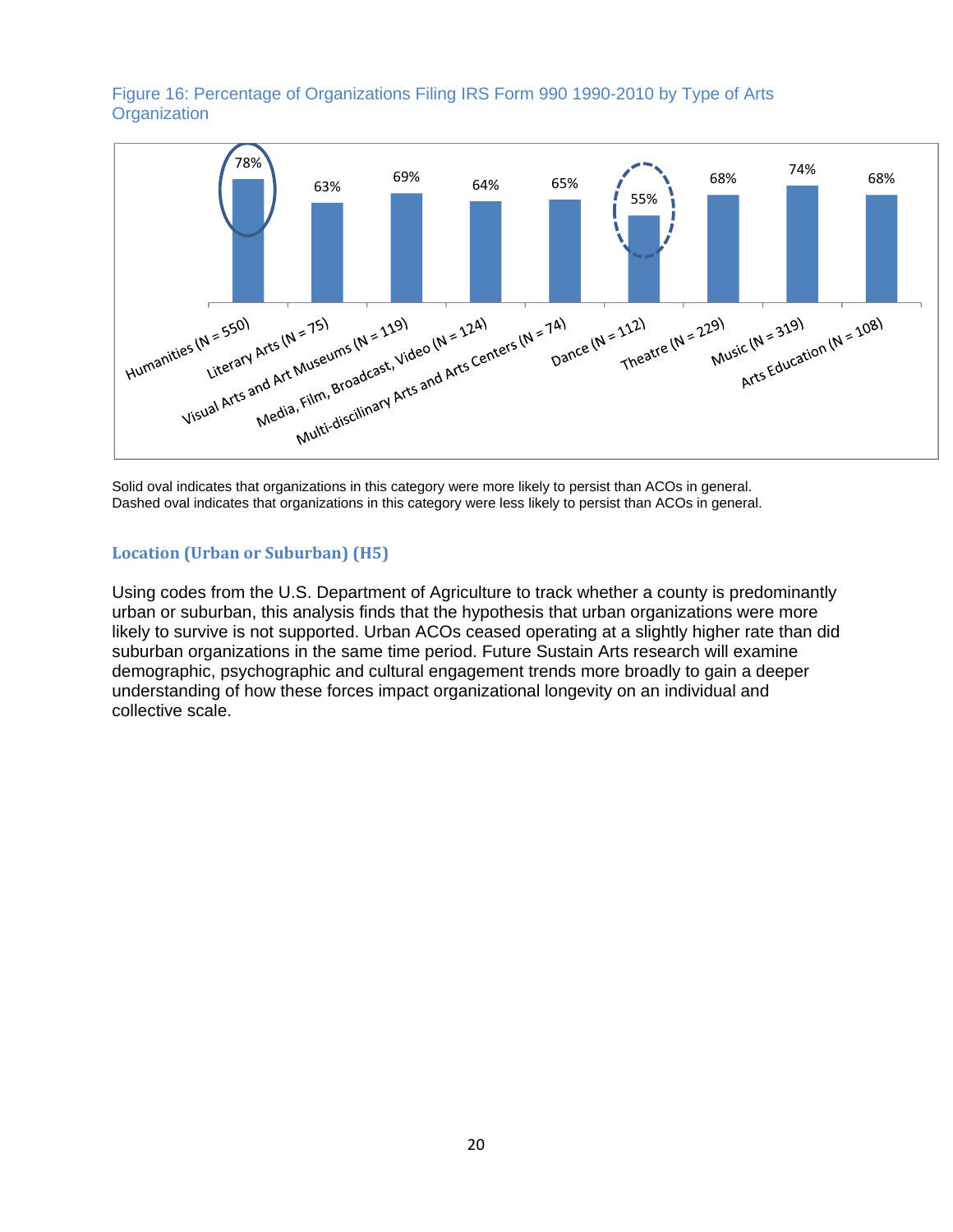

<span id="page-23-0"></span>Figure 17: Percentage of ACOs that remained in file, 1990-2010, by urban or suburban county

## **Concentration or Density of ACOs within Region (H6)**

For the period of 1990-2010, being located in a region with a small number of arts organizations (1 to 25) was associated with a higher likelihood of survival. In 2000-2010, an era with two recessions and two "slow recoveries," ACOs located in counties with a medium-large number of arts organizations (between 151 and 300) were less likely to fail than arts organizations overall. By contrast, ACOs in counties with a very large number of arts organizations (over 300) were more likely to fail in the 2000-2010 era.



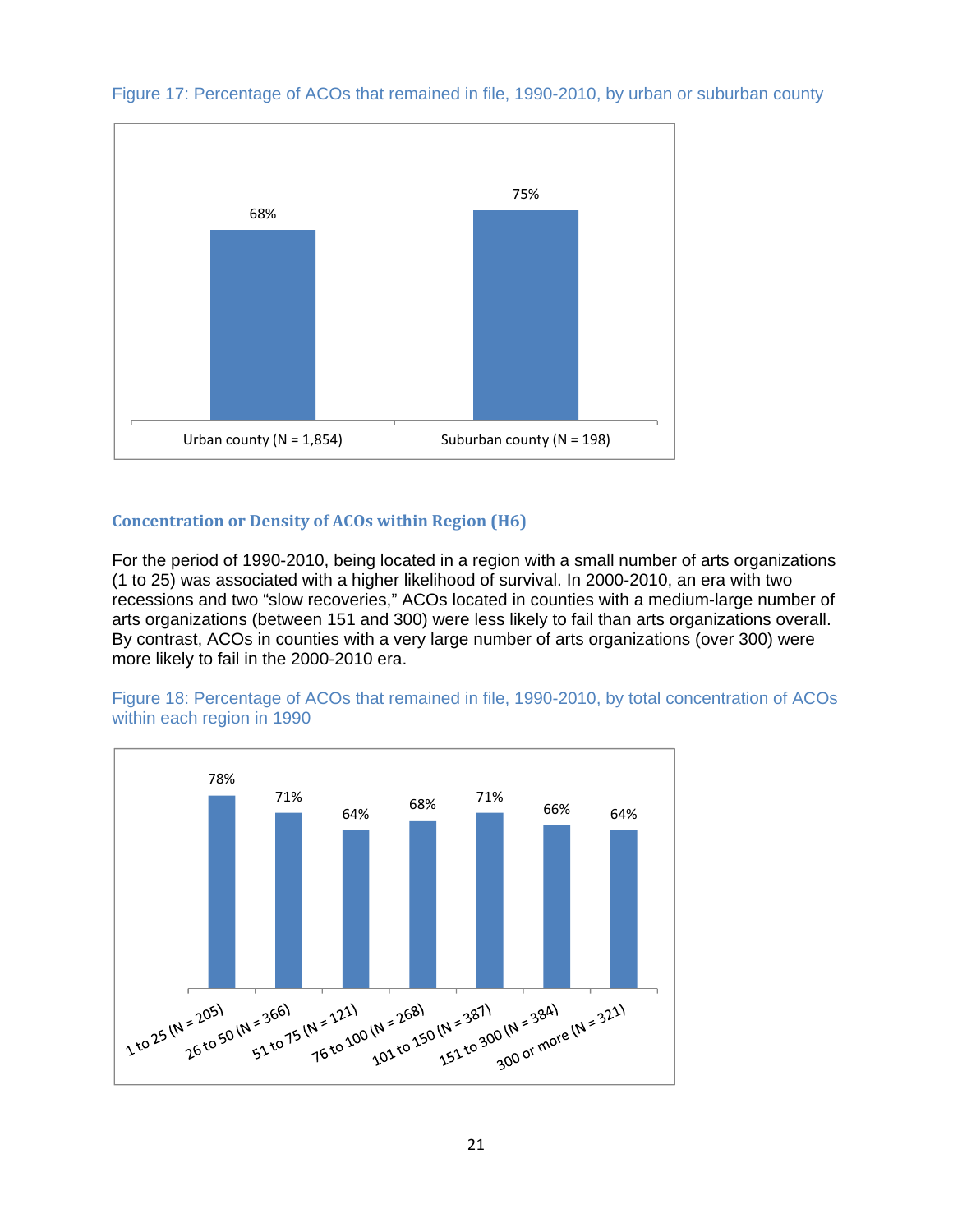## <span id="page-24-0"></span>**Conclusion**

This study of nonprofit arts and culture organizations (ACOs) revealed several general trends that were persistent across all six metropolitan areas selected for the study: Atlanta, Boston, Chicago, the San Francisco Bay Area, Detroit (with Ann Arbor included), and Miami. Of all the organizations that reported in 2010 across all six regions, roughly half were newly formed since 1990. Others were formed before that time but saw revenue increase to a level where reporting was required (\$50,000 or more by 2010). Even though new organizations formed significant parts of the landscape across the six regions, most of the older ACOs continued on throughout the twenty-year period: approximately 60 percent of the organizations that existed in 1990 were still reporting on IRS Form 990 by 2010.

Across all six regions, several distinct patterns emerged about the types of organizations that are most likely to survive for extended periods of time. Nonprofit ACOs formed and ceased to operate at relatively consistent rates between 1990 and 2000, 2000 and 2010, and 1990 and 2010. Over the twenty-year period examined, ACOs located in the San Francisco Bay area had the highest survival rate (66 percent). Slightly less than 60 percent of the ACOs located in Atlanta and Detroit regions remained in operation over the same twenty years. Furthermore, in each region, the total number of new organizations– including organizations that grew large enough to require filing IRS Form 990 – that emerged between 1990 and 2010 outstripped the number of organizations that stayed in business throughout this entire period. In fact, in 2010, for every ACO that existed in 1990 and survived until 2010, about 2.6 new organizations had been created since that time, on average across the six regions.

One of the key factors most strongly associated with survival was net assets. Organizations with greater stability as a result of having higher levels of assets (including property) were more likely to endure through the period examined. Another attribute positively associated with survival is overall revenue (as defined by total gross revenue). Organizations with higher amounts in revenue were more likely to persist over time. Lastly, organizations that received a moderate level of their funding from contributions were more likely to persist than were organizations with a heavy reliance on contributions (90% or more of gross revenue). Taken together these findings highlight the important role fiscal stability and financial independence play in enabling long-term organizational sustainability. Future research will examine the way different types of investments, for example risk capital or general operating grants, enable organizations to adapt with greater resiliency.

The rich variety of artistic disciplines found within each of the six nonprofit cultural ecosystems examined remained relatively consistent across each year analyzed, even with new entities being formed and others leaving each community. When analyzing the data by discipline type the one clear finding is that humanities organizations showed the highest rates of survival (and are the most numerous in each region). Meanwhile other types of organizations, including literary arts, dance, and multidisciplinary organizations, were generally less likely to persist over time. Furthermore, over the three years studied the distribution of reporting organizations by asset range was remarkably consistent as was the percentage of organizations by discipline type.

Contrary to expectations, organizations in urban areas were not more likely to survive than their suburban counterparts. This finding deserves further research, for example by applying a more finely grained coding system of what constitutes urban versus suburban than the county-level codes provided by the U.S. Department of Agriculture allow for. In addition, future research will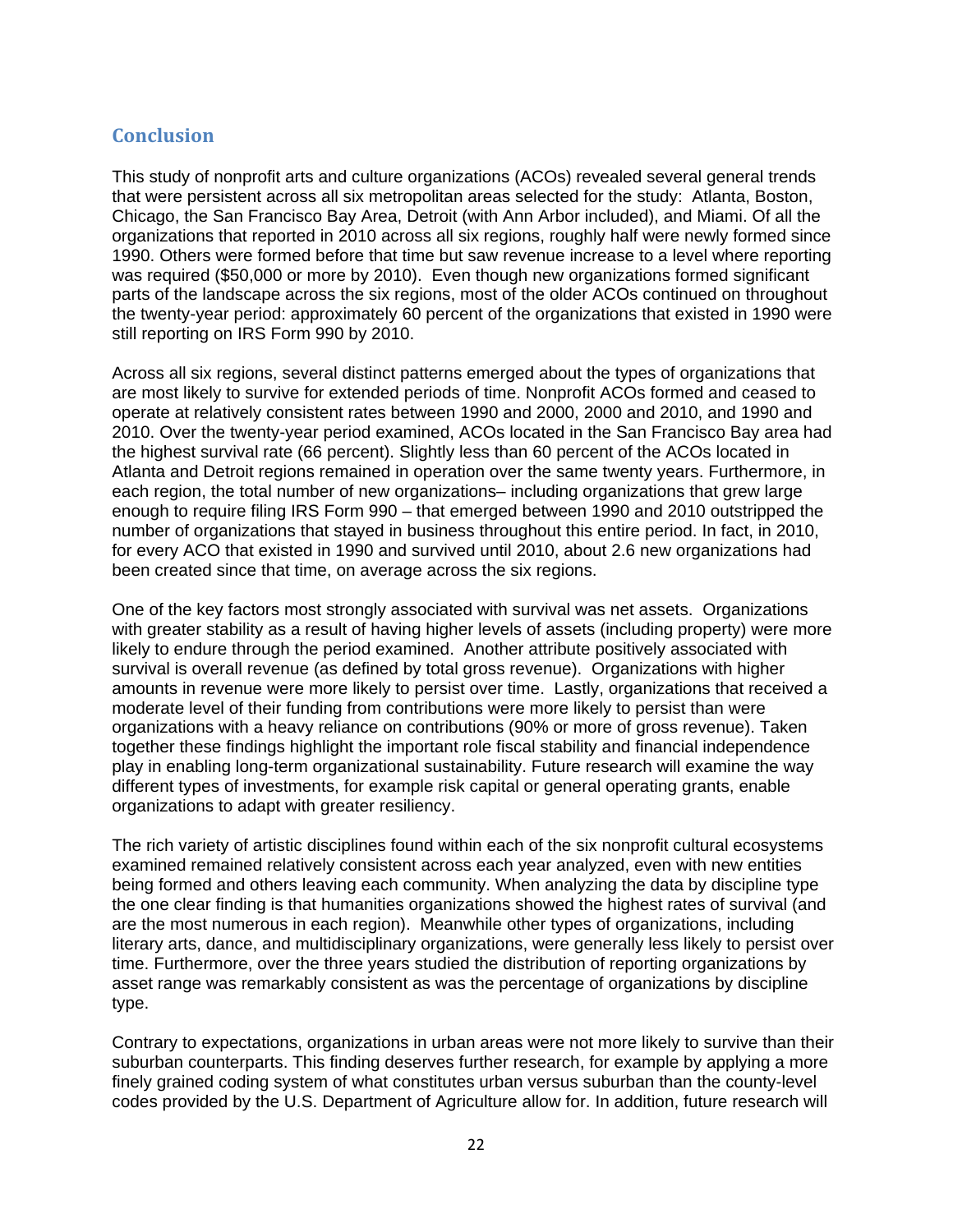integrate demographic data for each geographic region to examine how different population segments engage with each culture ecosystem.

The total concentration of arts organizations in a region produced mixed results. There were no statistically significant differences for 1990-2000 and 1990-2010 for when a region had a comparatively small number of arts organizations. However, for the 2000-2010 period, two significant findings emerged. When a region had a medium-large number of ACOs (151 to 300) those entities were more likely to survive. Entities in regions with 300 or more ACOs were less likely to survive in the 2000-2010 era. This finding also warrants further research, as there might be larger economic trends at work in that period that did not affect arts organizations in the 1990-2000 period. Future research will examine specific nuances and attributes of the arts' operating environment in this particular decade to gain a deeper understanding of the logic behind this, for example looking at how economic trends at work in that period that did not affect nonprofit arts organizations in the 1990-2000 period.

The Sustain Arts research team will use these insights to design a subsequent set of research questions and will conduct exploratory interviews with key stakeholders in all six metropolitan areas. These interviews will be designed to help us develop additional hypotheses regarding the factors that influence ACO creation and mortality, and here we will begin to look at causation. Likely interviewees might include leaders of newly created ACOs, local cultural councils, or leaders of ACOs whose levels of support from either private or public sources have changed in significant ways within the past decade. Because we are interested in learning about the causes of ACO mortality, we would also attempt to contact (former) leaders or trustees of ACOs that appear to have terminated, based on available IRS data.

Analyzing birth and mortality rates of nonprofit arts and culture organizations establishes binary trends (to live or die) across time, diverse geographies, organizational size and discipline types. However to 'live' does not always equate to living well, nor does this classification shed sufficient light on the types of adaptive capacity organizations benefit from over time. This work does set the stage for a more comprehensive assessment of what constitutes a vibrant cultural organization and by extension ecosystem in today's operating landscape. If the arts and culture sector is to become more resilient over time then greater appreciation must be paid to the natural paradox of sustainability, that is to live you have to allow for death. Most natural systems progress through an ongoing cycle of change from emergence and new growth, to a stage of sustained character, decline and eventually new growth. The data examined in this study demonstrates the disproportionate role growth and maintenance have played in the nonprofit arts sector over the two decades. This work revealed multiple pathways for future research that can refine our understanding of how practitioners can best support the field's strategic evolution. Many of these themes will be incorporated by the *Initiative for Sustainable Arts in America* in the years to come.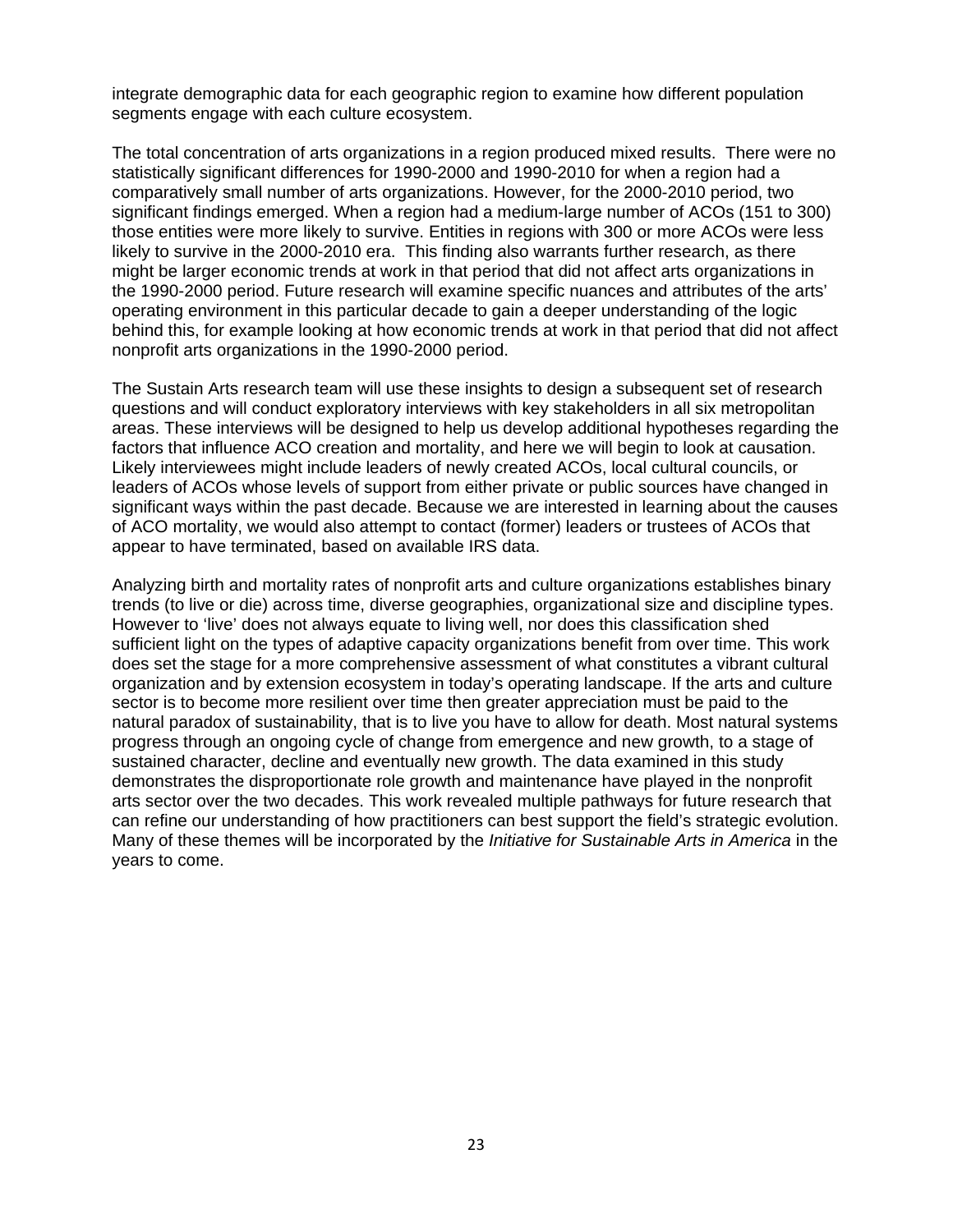



## <span id="page-26-0"></span>**Appendix: Detailed information by MSA/Region**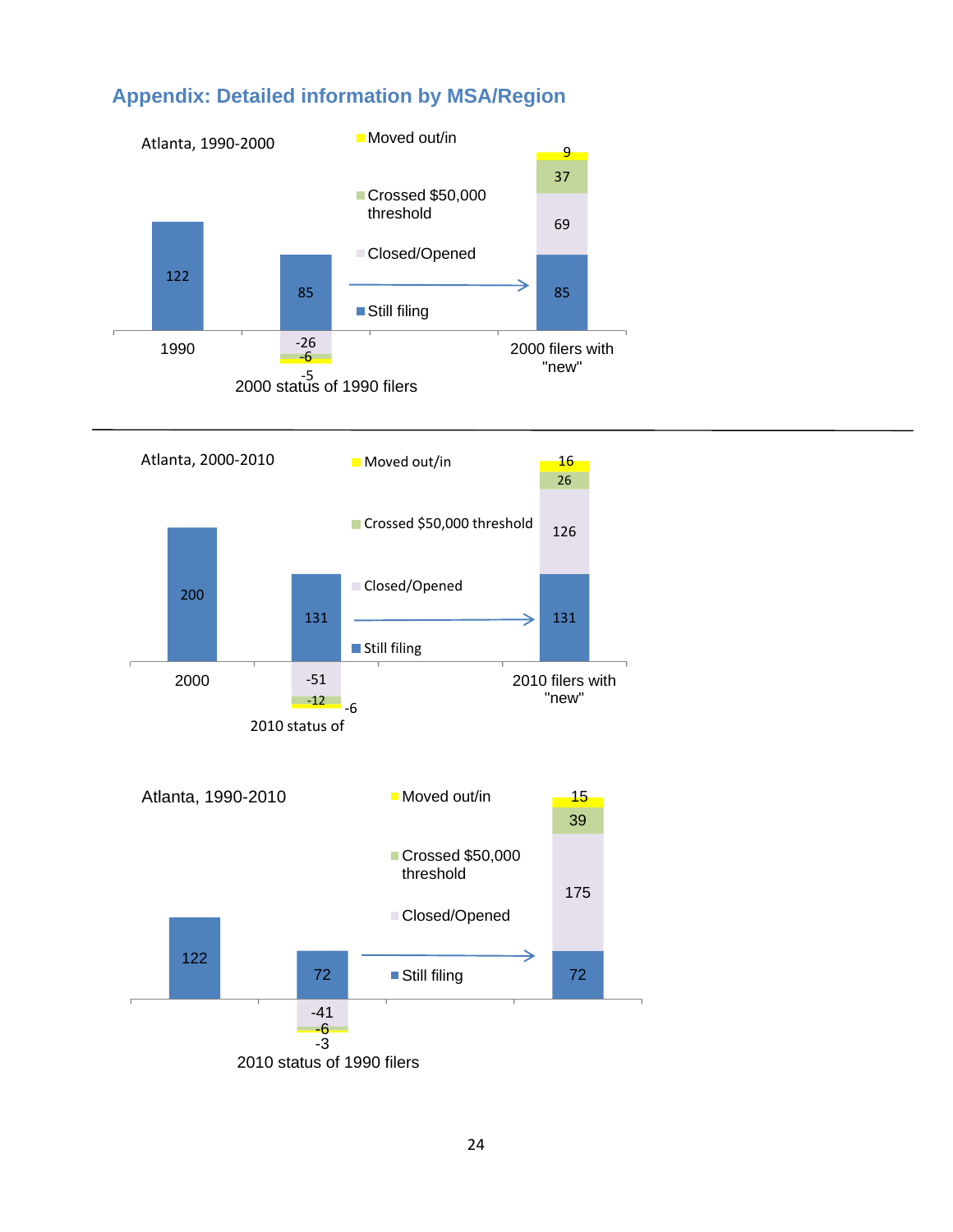



2010 status of 1990 filers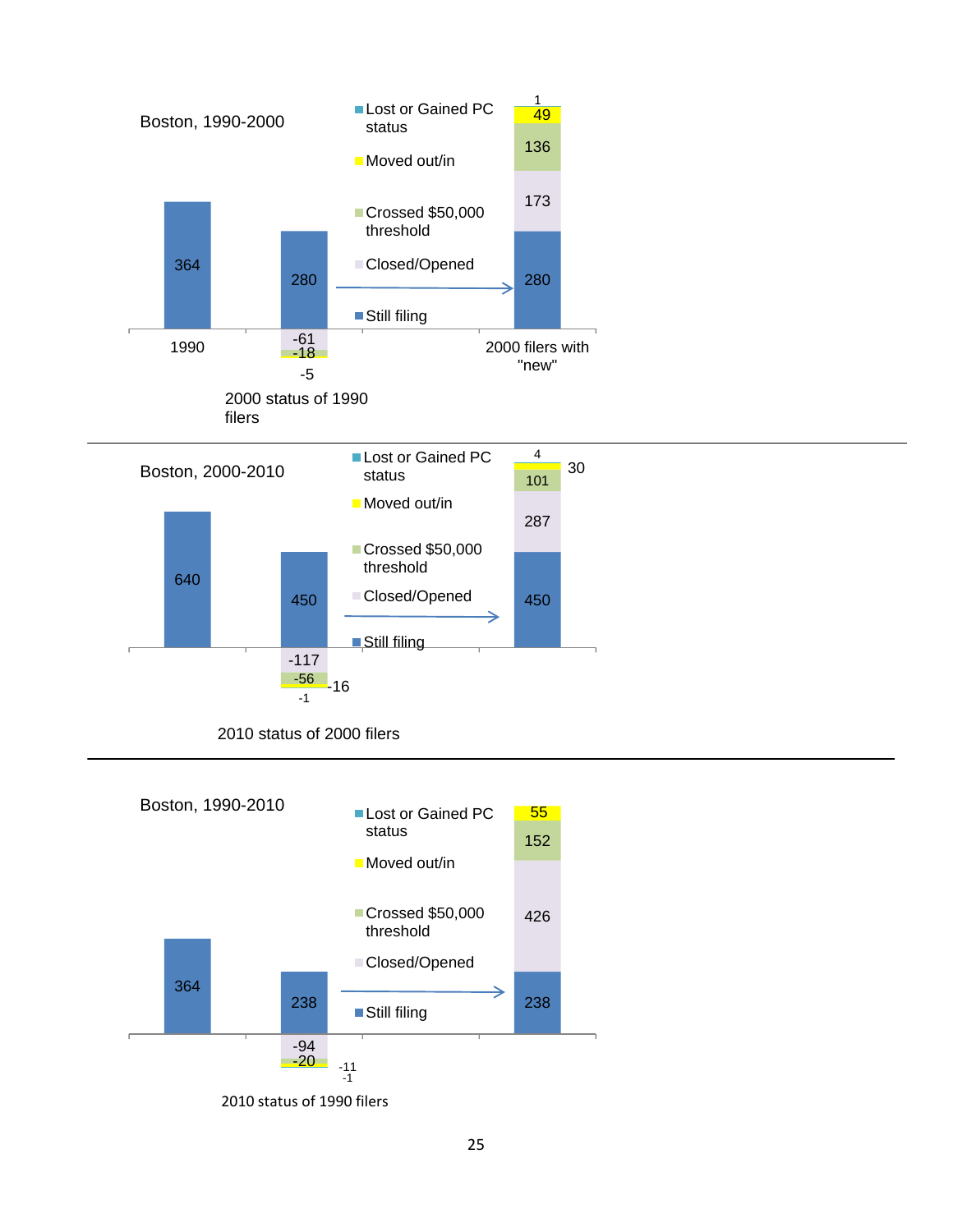![](_page_28_Figure_0.jpeg)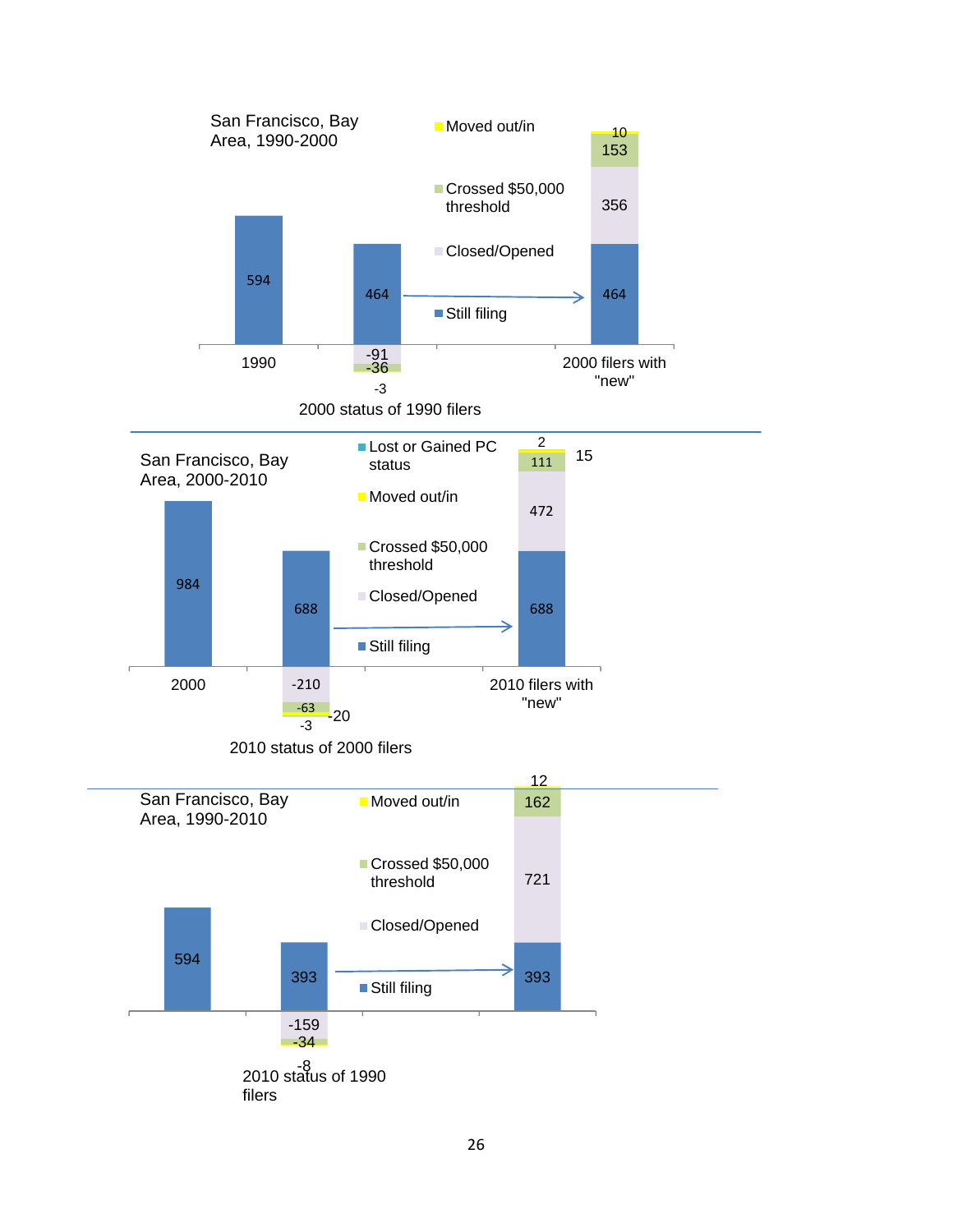![](_page_29_Figure_0.jpeg)

2000 status of 1990 filers

![](_page_29_Figure_2.jpeg)

![](_page_29_Figure_3.jpeg)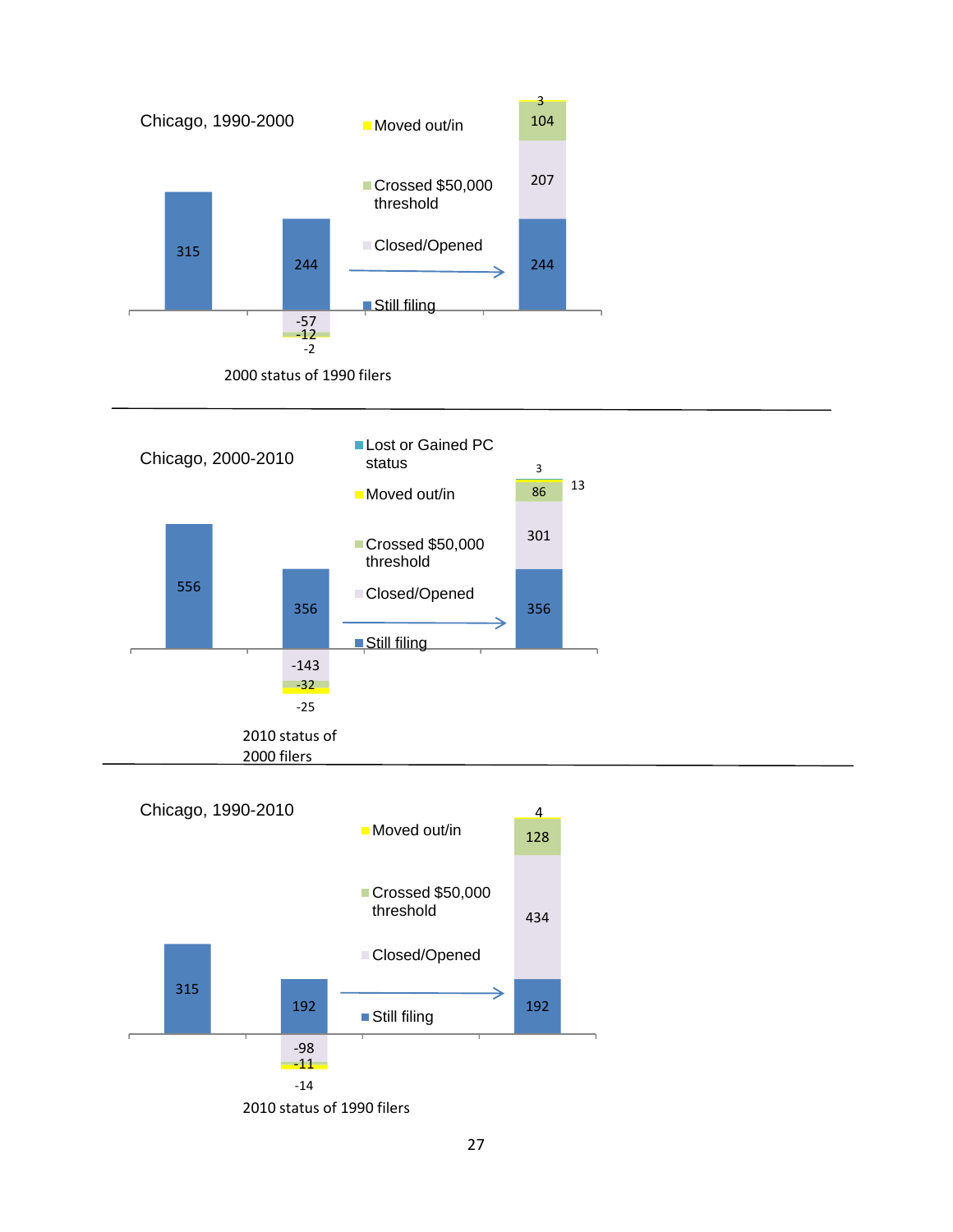![](_page_30_Figure_0.jpeg)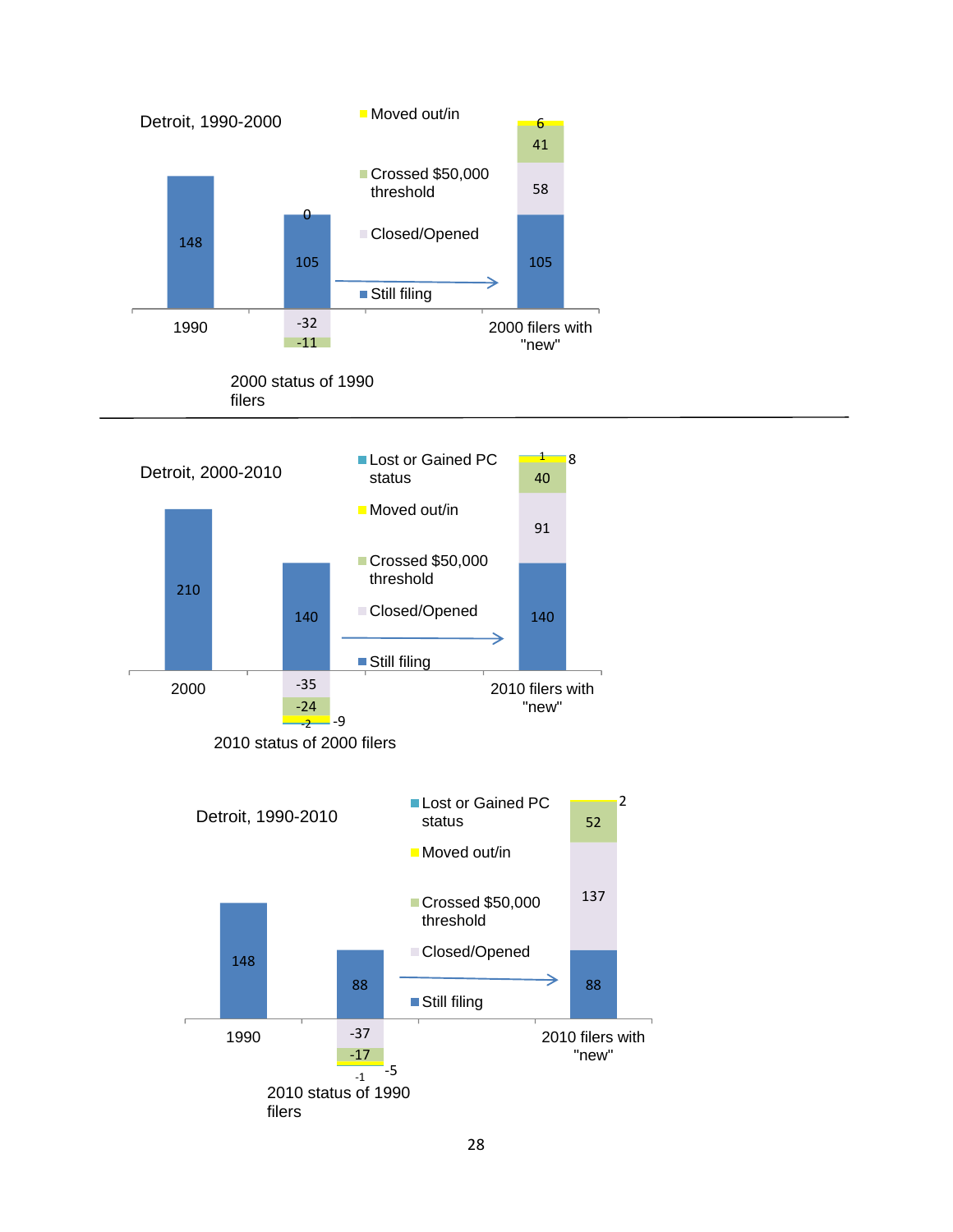![](_page_31_Figure_0.jpeg)

![](_page_31_Figure_1.jpeg)

![](_page_31_Figure_2.jpeg)